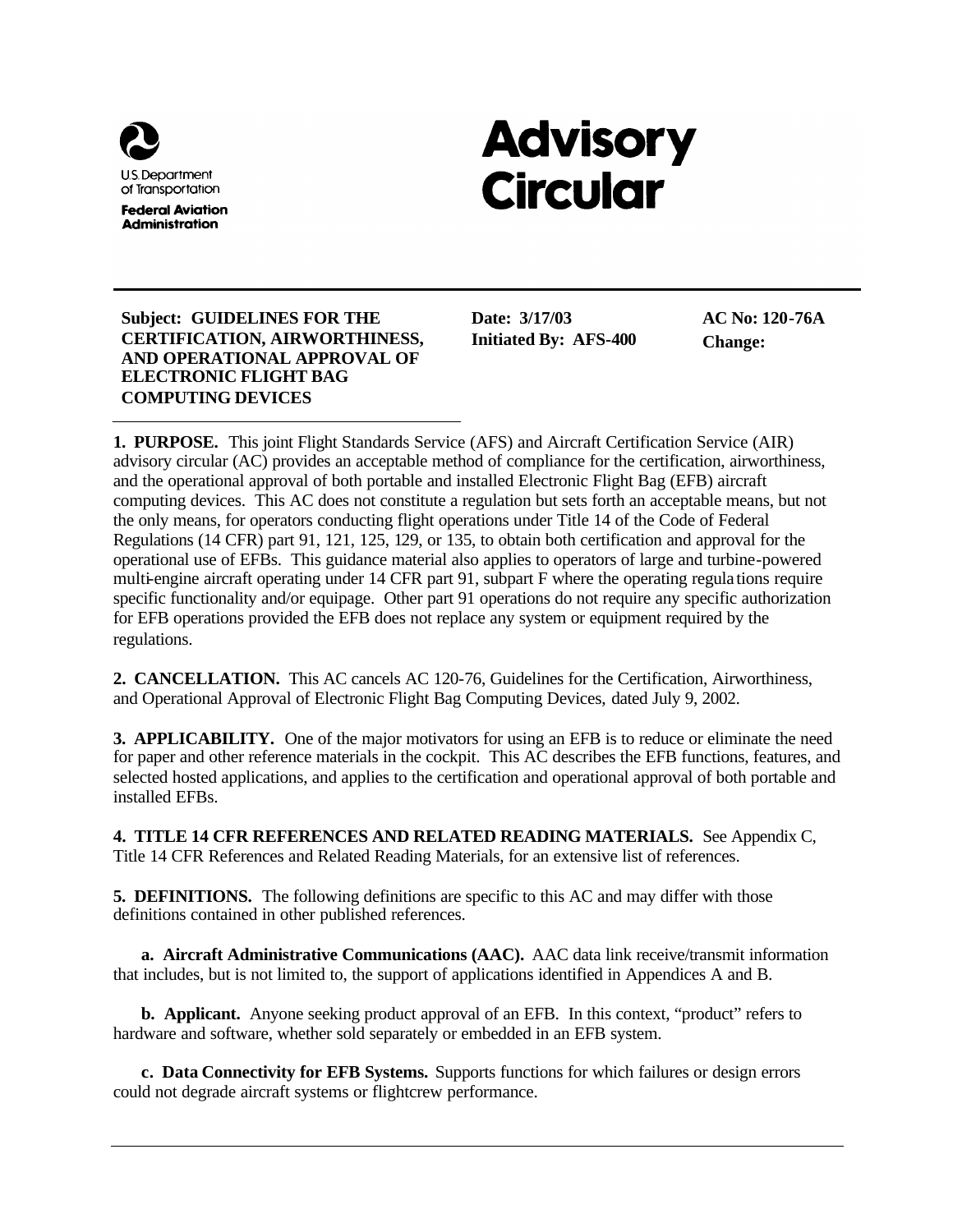**d. Electronic Flight Bag (EFB).** An electronic display system intended primarily for cockpit/flightdeck or cabin use. EFB devices can display a variety of aviation data or perform basic calculations (e.g., performance data, fuel calculations, etc.). In the past, some of these functions were traditionally accomplished using paper references or were based on data provided to the flightcrew by an airline's "flight dispatch" function. The scope of the EFB system functionality may also include various other hosted databases and applications. Physical EFB displays may use various technologies, formats, and forms of communication. These devices are sometimes referred to as auxiliary performance computers (APC) or laptop auxiliary performance computers (LAPC).

**e. EFB System.** An EFB system includes the hardware and software needed to support an intended function.

**f. Hosted Application.** Software installed on an EFB system that allows specific operational functionality.

**g. Interactive Information.** Information presented on the EFB that, via software applications, can be selected and rendered in a number of dynamic ways. This includes variables in the information presented based on data-oriented software algorithms, concepts of decluttering, and "on-the-fly" composition as opposed to pre-composed information.

**h. Mounting Device.** May include arm-mounted, kneeboard, cradle, or docking-stations, etc. May have ship's power and data connectivity. May require quick-disconnect for egress.

**i. Portable Electronic Device (PED).** Title 14 CFR § 91.21 refers to PEDs. As defined in this AC, Class 1 and 2 EFBs are considered PEDs.

**j. Pre-Composed Information.** Information previously composed into a static composed state (non-interactive). The composed displays have consistent, defined and verifiable content, and formats that are fixed in composition.

## **6. BACKGROUND.**

**a.** Operators have long recognized the benefits of using portable electronic computing devices, including commercially available portable computers, to perform a variety of functions traditionally accomplished using paper references. EFB systems may be approved for use in conjunction with or to replace some of the hard copy material that pilots typically carry in their flight bags.

**b.** EFBs can electronically store and retrieve documents required for flight operations, such as the General Operations Manual (GOM), Minimum Equipment Lists (MEL), Operations Specifications (OpSpecs), and control documents. (Note that maintenance discrepancy logs need to be downloaded into a permanent record at least weekly.) EFB systems are being developed to support functions during all phases of flight operations.

**7. SCOPE.** The primary guidance material described in this AC is to assist operators and flightcrews in transitioning from the paper products in a traditional flight bag to an electronic format. This AC is intended for use in combination with other material contained in current Communication, Navigation, and Surveillance (CNS) ACs or other Federal Aviation Administration (FAA)-approved guidance material. It is also intended to provide specific guidance material for certain EFB applications and approvals and establishes certification, airworthiness/installation, and operational approval guidance for EFB systems used by flightdeck crewmembers and other crewmembers in the cabin. It is not intended to supersede existing airworthiness certification, or operational guidance material.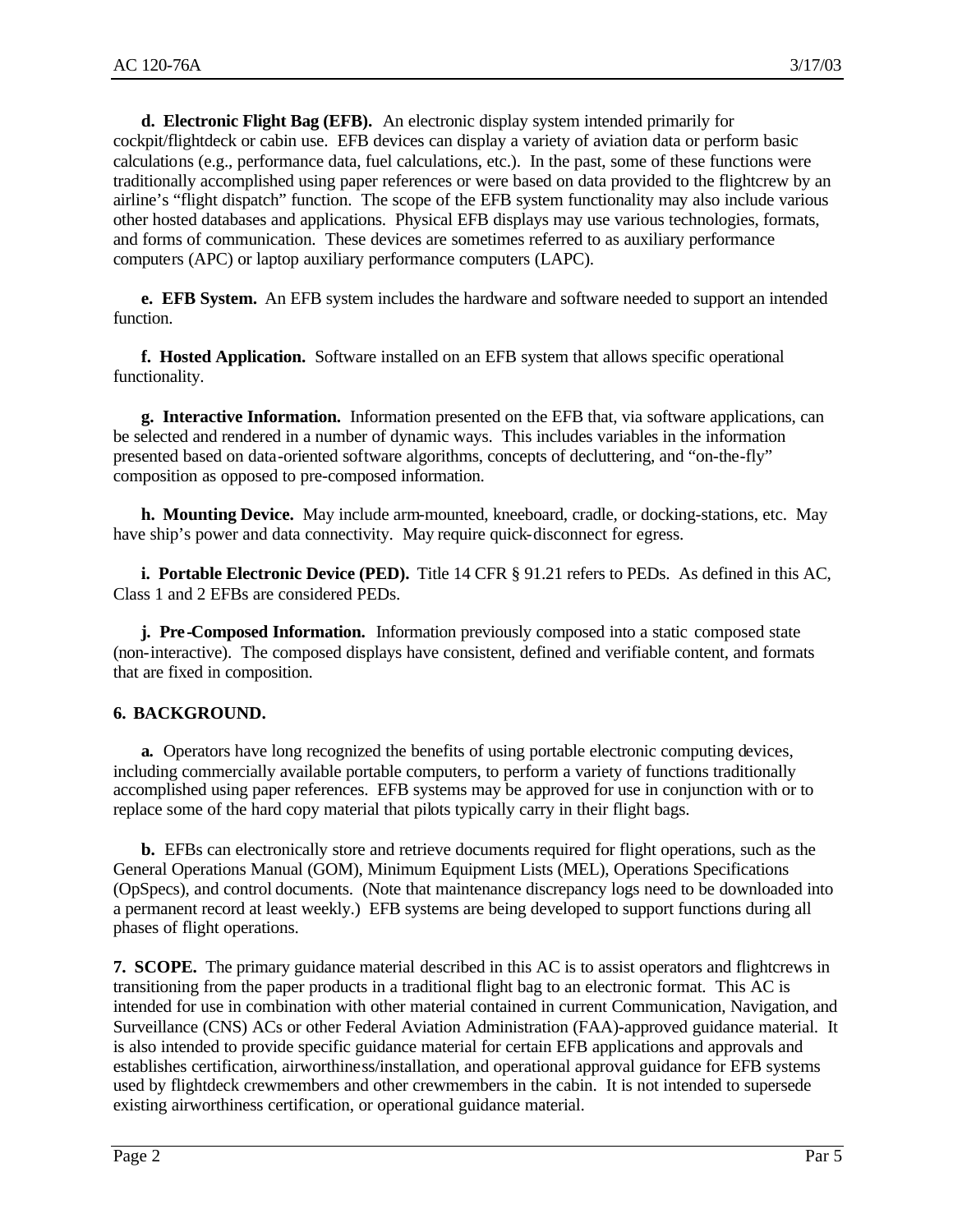**a. Hardware Classes of EFB Systems.** This AC defines three hardware classes of EFB systems: Class 1, 2, and 3.

**(1) Class 1.** From an operational use perspective, Class 1 EFB systems are:

- Generally commercial-off-the-shelf (COTS)-based computer systems used for aircraft operations
- Portable
- Not attached to an aircraft mounting device
- Not required to go through an administrative control process for use in the aircraft (if using only Type A applications)
- Considered PEDs

**(2) Class 2.** From an operational use perspective, Class 2 EFB systems are:

- Generally COTS-based computer systems used for aircraft operations
- Portable
- Connected to an aircraft mounting device during normal operations
- Required to go through an administrative control process to add, remove, or use in the aircraft
- Considered PEDs

#### **NOTE: Class 2 EFB system power, data connectivity, and mounting devices require aircraft evaluation group (AEG) evaluation and certification approval from AIR.**

**(3) Class 3.** From an operational use perspective, Class 3 EFB systems are installed equipment that require AIR approval, except for user modifiable software that may be used to host Type A and B applications. Class 3 EFB system certification requirements enable additional applications and functions.

**b. Software Applications for EFB Systems.** This AC defines three types of software applications: Type A, B, and C. For applications or functions not listed in Appendix A or Appendix B, the applicant should coordinate evaluation and approval with the applicable AEG, through the Principal Inspector (PI).

## **(1) Type A software applications:**

- May be hosted on any of the hardware classes
- Require Flight Standards District Office (FSDO)/PI approval
- Do not require an AIR design approval
- Examples of Type A software applications are provided in Appendix A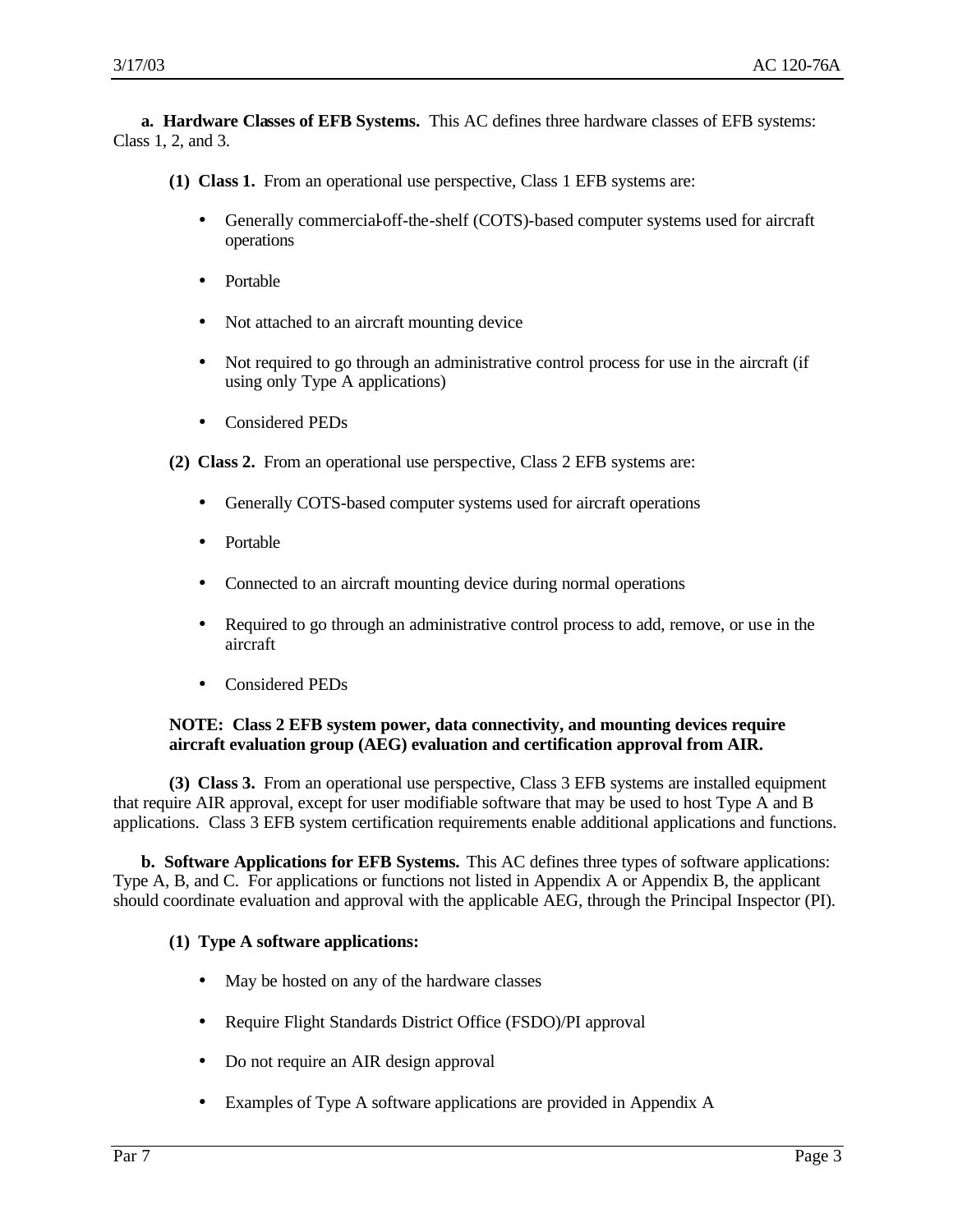# **(2) Type B software applications:**

- May be hosted on any of the hardware classes
- Require FSDO/PI approval
- Require AEG evaluation
- Do not require an AIR design approval
- Examples of Type B software applications are provided in Appendix B

**c. Own-Ship Position.** This AC, by itself, may not be used to install own-ship position on moving maps on Class 1 and 2 EFB systems. However, as new guidance is developed, it may be used in combination with this AC to add additional applications.

#### **8. EFB CLASSIFICATIONS FOR AIRWORTHINESS CERTIFICATION AND OPERATIONAL**

**APPROVAL.** The EFB criteria listed in Table 1, EFB Classification Matrix for Part 121, 125, and 135 Operations, combined with the text contained in the body of this AC, should be used to determine the EFB system classification and derived certification and operational approval basis. All applications and information contained in the EFB intended for operational use must be current and up-to-date. See Appendices A and B for a list of EFB system application examples. In addition to the applications listed in Appendices A and B, the AEG will have a record of Flight Standardization Board (FSB) Reports on file that contain hardware and software applications/functions that have been evaluated and the level of approval granted in those evaluations. The following guidance is for determining EFB system classification and roles and responsibilities.

- **a. Class 1 EFB Hardware.** Class 1 EFB hardware may:
	- Be used on the ground and during flight
	- Connect to ship's power through a certified power source
	- Recharge batteries onboard the aircraft
	- Require quick-disconnect from power and/or data sources for egress
	- Have read-only data connectivity to other aircraft systems
	- Have receive/transmit data connectivity for AAC only

**(1)** The operator should provide evidence to the PI demonstrating that the Class 1 EFB is properly stowed or mounted for takeoff and landing.

**(2)** Certificate holders should document EFB non-interference compliance in accordance with the guidance in the current version of AC 91.21-1, Use of Portable Electronic Devices Aboard Aircraft.

**b. Class 2 EFB Hardware.** Class 2 EFB hardware is attached to the aircraft by a mounting device. In addition to being attached to aircraft mounting devices, Class 2 EFB systems may connect to aircraft power and data ports during normal operation and use. For Class 2 EFB systems with aircraft specific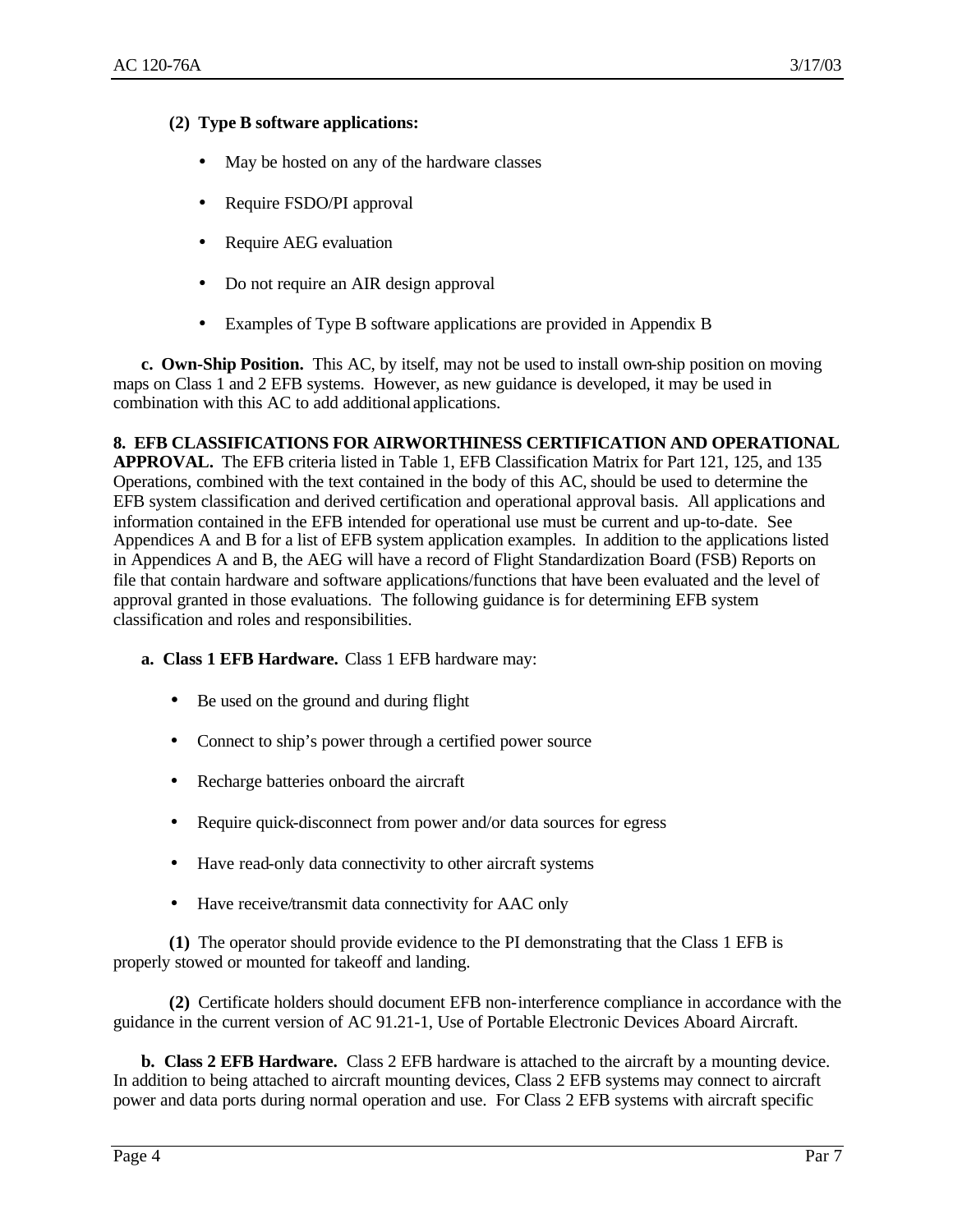software applications, operators will need to establish procedures to remove and reinstall this equipment. The following are specific examples of certification, operational, and operator requirements that Class 2 EFB systems need to meet before receiving approval to use this equipment:

**(1)** Class 2 EFB systems represent a class of COTS electronics equipment (e.g., "pen tablet computers") that has been adapted for use in aircraft. The PI should document EFB Class 2 suitability for use onboard aircraft.

**(2)** The AEG will document EFB non-interference compliance in accordance with the guidance in the current version of AC 91.21-1.

**(3)** AIR evaluation and design approval will be limited to airworthiness approval of the applicable mounting device (e.g., arm-mounted, kneeboard, cradle), crashworthiness, data connectivity, and EFB power connection(s).

- EFB data connections require AIR approval to ensure non-interference and isolation from aircraft systems during transmission and reception. The EFB data connection may receive information from any aircraft system as well as receive or transmit information for AAC purposes. Connectivity may be wired or wireless.
- Class 2 EFBs may not require AIR design approval.

**(4)** Class 2 EFBs do not require compliance with RTCA/DO-160D, Environmental Conditions and Test Procedures for Airborne Equipment.

**(5)** Class 2 EFB mounting devices, power, and data connectivity provisions that are installed by Supplemental Type Certificates (STC) may require an Aircraft Flight Manual Supplement (AFMS) update.

**(6)** Class 2 EFB hardware may be removed from the aircraft through an administrative control process (e.g., logbook entry).

**(7)** Operators must determine non-interference with existing aircraft systems for all flight phases and ensure that the system performs the intended function.

**(8)** AFS and AIR should conduct a human factors evaluation of the EFB mounting device and flightdeck location.

**(9)** Operators must determine the usage of hardware architectural features, persons, procedures, and/or equipment to eliminate, reduce, or control risks associated with an identified failure in an EFB.

**c. Class 3 EFB Hardware.** Class 3 EFB hardware is installed equipment and requires AIR design approval.

**d. Type A EFB Software Applications.** Appendix A lists examples of EFB hosted software applications that, for Air Carrier operations, require PI approval, as applicable. Type A applications include pre-composed, fixed presentations of data currently presented in paper format. The operator should provide evidence to the PI demonstrating that the operational and certific ation requirements are met when requesting approval to use the applications defined in Appendix A.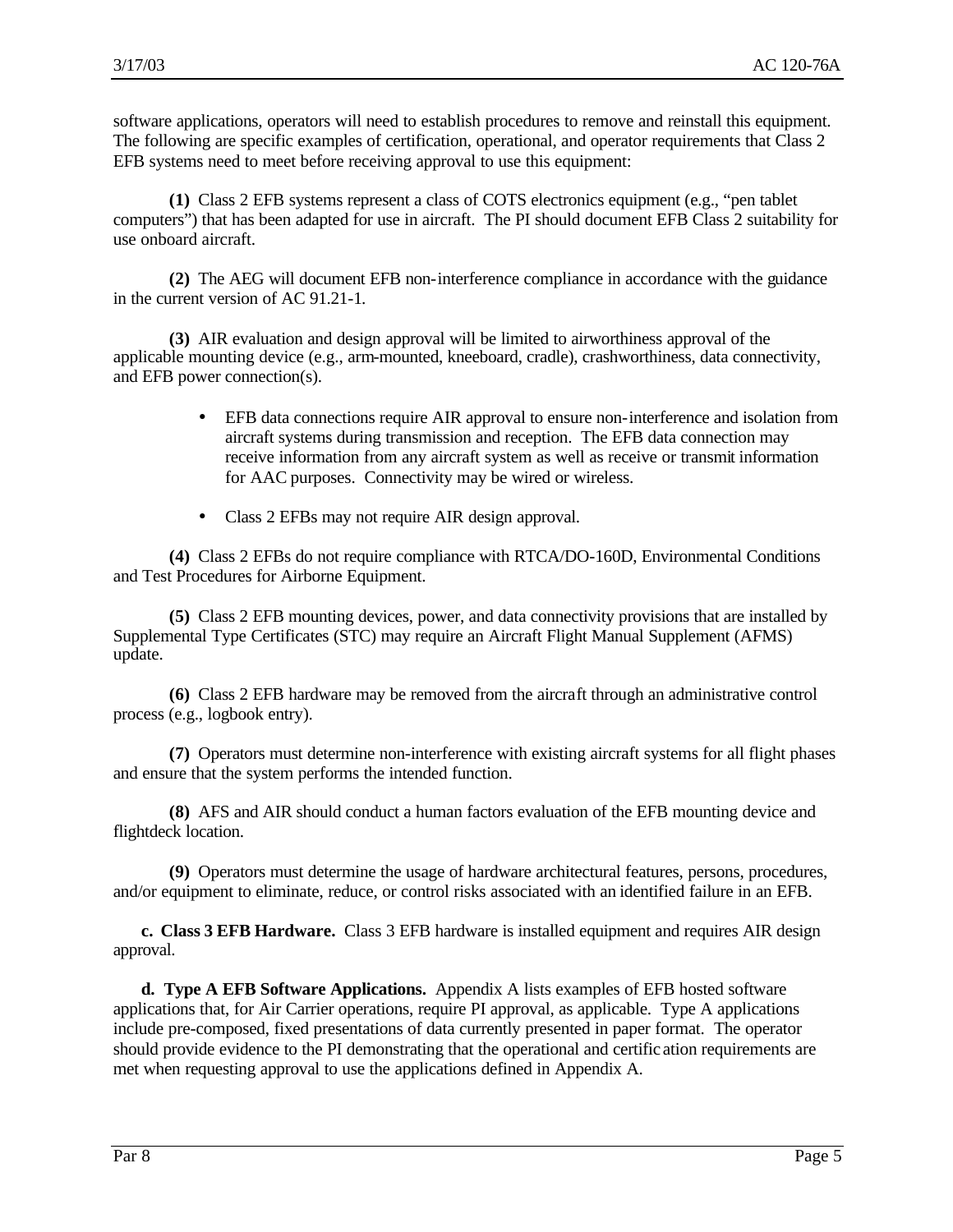**(1)** Type A application software does not require compliance with RTCA/DO-178B, Software Considerations in Airborne Systems and Equipment Certification.

**(2)** AFS will grant initial operational approval, as appropriate, to include flightcrew training, checking, and currency requirements.

**(3)** The Principal Operations Inspector (POI) will grant authority for a 6-month operational evaluation in OpSpec A025, Approved Computer-Based Recordkeeping System. This evaluation period requires the operator to carry both the EFB system and paper copies before final approval to allow the reduction or elimination of paper copies on the flightdeck.

**(4)** Operators must submit a final report to the POI after the 6-month evaluation period of the EFB system. The POI will grant final approval per OpSpec A025.

**(5)** Operators must determine the usage of hardware and/or software architectural features, people, procedures, and/or equipment to eliminate, reduce, or control risks associated with an identified failure in a system.

**(6)** The operator should provide evidence to the POI demonstrating that the EFB operating system and hosted application software meet the criteria for the appropriate intended function and do not provide false or hazardously misleading information. This evidence includes a demonstration that software revisions will not corrupt the data integrity of the original software version when it was first installed and "baselined" and meets its intended function.

**e. Type B EFB Software Applications.** Appendix B lists examples of EFB hosted software applications that require AEG evaluation and inclusion in an FSB Report in addition to PI approval. Type B applications include dynamic, interactive applications that can manipulate data and presentation.

**(1)** The operator should provide evidence to the PI demonstrating that the operational and certification requirements are met when requesting approval, specifically:

**(a)** Type B application software does not require compliance with RTCA/DO-178B.

**(b)** AFS initial operational approval will be granted, as appropriate, for hosted performance applications based on AEG recommendations to include flightcrew training, checking, and currency requirements per the draft FSB Report.

**(c)** The POI will grant authority for a 6-month operational evaluation in OpSpec A025. For a reduction in the 6-month operational evaluation period, applicants should ensure that the FSB evaluation has been completed prior to contacting the Air Transportation Division, AFS-200, for approval. This evaluation period requires both the EFB system and paper copies to be carried before final approval, allowing the EFB to reduce or eliminate paper copies on the flight deck, that is, until the requirements specified in paragraph 9.c. have been completed.

**(d)** Operators must submit a final report to the POI and the AEG after the 6-month evaluation period of the EFB system. Final approval will be granted through the FSB Report. The POI grants approval per OpSpec A025.

**(e)** Type B applications may be used to display pre-composed information such as navigation or approach charts. Required flight information should be presented for each applicable phase of flight.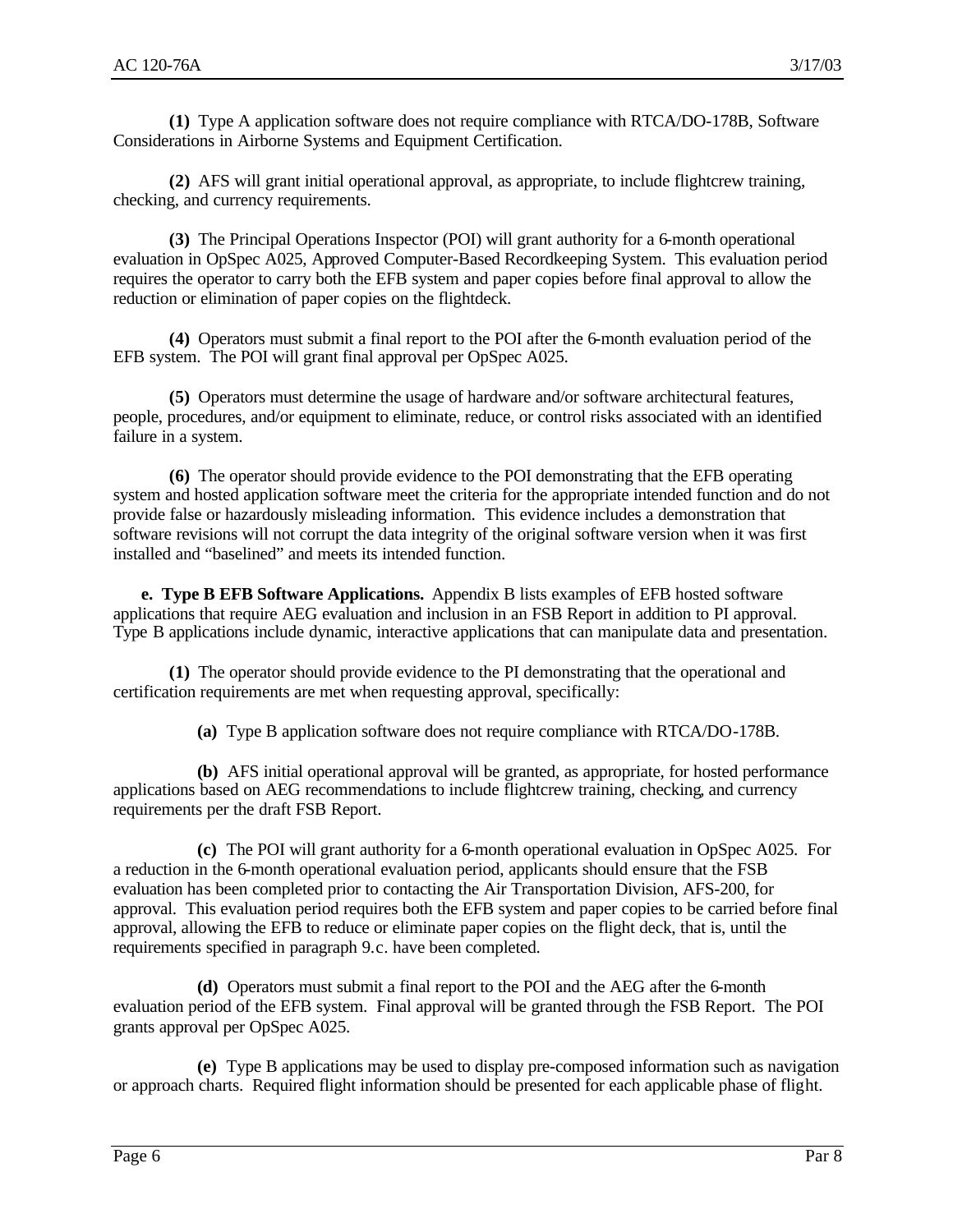**(f)** Operators must determine the usage of hardware and/or software architectural features, persons, procedures, and or equipment to eliminate, reduce, or control risks associated with an identified failure in a system.

**(g)** Additional Type B applications may require TSO approval.

**(h)** The operator should provide evidence to the POI (in conjunction with AEG) demonstrating that the EFB operating system and hosted application software meet the criteria for the appropriate intended function and do not provide false or hazardously misleading information. This evidence includes a demonstration that software revisions will not corrupt the data integrity of the original software version when it was first installed and "baselined" and meets its intended function.

**(i)** Pending AEG/human factors evaluation, panning, scrolling, zooming, rotating, or other active manipulation is permissible for Type B applications. Electronic navigation charts should provide a level of information integrity equivalent to paper charts.

**(2) Interactive Performance Applications.** AFS will grant initial operational approval, as appropriate, for hosted interactive performance applications based on AEG recommendations to include flightcrew training, checking, and currency requirements per the initial FSB Report. Additionally, hosted interactive performance/weight and balance applications should meet the following criteria:

**(a)** Operational procedures should be developed in accordance with § 121.133. These procedures should define the roles that the flightcrew and dispatch/flight-following have in creating, reviewing, and using performance calculations supported by EFBs.

**(b)** An EFB that provides interactive performance calculations must have its baseline software programs and functions evaluated by the AEG prior to FAA approval.

**(c)** FAA bases its approval for the use of the EFB on the operator's training and procedures, the AEG recommendation, and the FSB Report.

**(d)** FAA authorization for the use of EFBs for this intended function is indicated in OpSpec A025.

**(e)** If the EFB is used for weight and balance calculations, OpSpec E096, Weight and Balance Control Procedures, should list the EFB in the approved method for weight and balance calculations.

**f. Type C EFB Applications.** Type C applications require AIR design approval, except for user modifiable software, which may be utilized to host Type A and B applications. (User modifiable software may not have any effect on the Type C applications. Refer to RTCA/DO-178 B for a description of user modifiable software.) Examples of Type C applications include primary flight displays. A means for obtaining AIR design approval is a Technical Standard Order Authorization (TSOA). Additionally, Type A and B applications do not require an AIR design approval, but a Type B application requires a PI/AEG approval.

**(1) Technical Standard Order Authorization (TSOA).** A TSOA is a dual FAA certification design and production approval with a streamlined approval process. Applicants may apply for a TSOA for certain EFB Type C applications. An index of TSO standards is published in the current version of AC 20-110, Index of Aviation Technical Standard Orders. The regulatory basis for a TSOA is defined in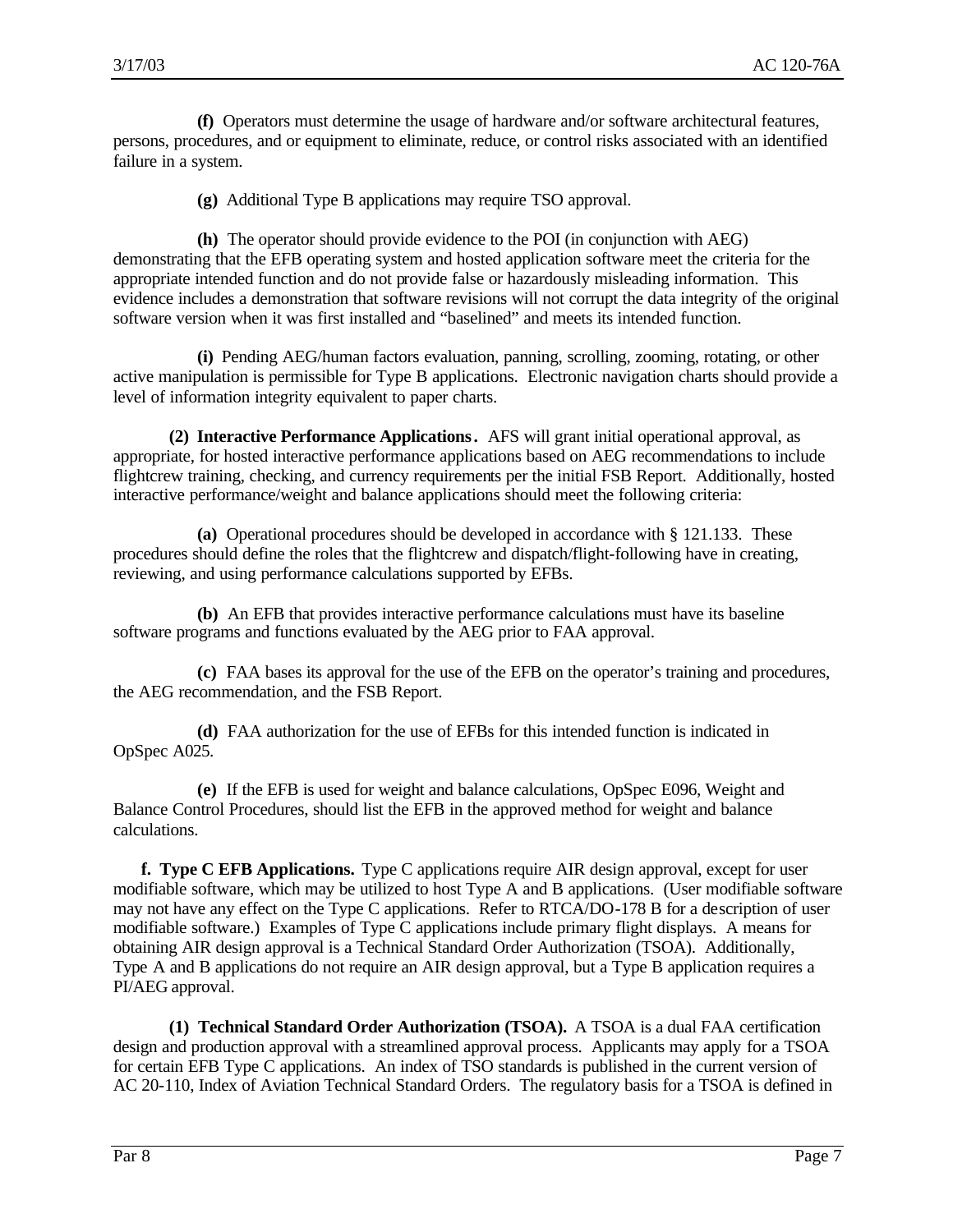14 CFR part 21, subpart O. EFB Type C applications that receive a TSOA may be approved for use as EFB Class 1 and 2 systems provided they meet the following conditions:

**(a)** Hosted applications must be classified as a minor failure effect or no safety effect. No major safety effect or higher classifications are acceptable.

**(b)** Type A and/or B EFB applications may reside in a TSOA system provided they do not interfere with the EFB Type C application(s).

**g. Table 1, EFB Classification Matrix for Part 121, 125, and 135 Operations.** This table provides criteria to aid in determining:

- EFB Applications
- Hardware Class
- AIR Involvement
- AEG Involvement
- Operator Requirements
- PI Involvement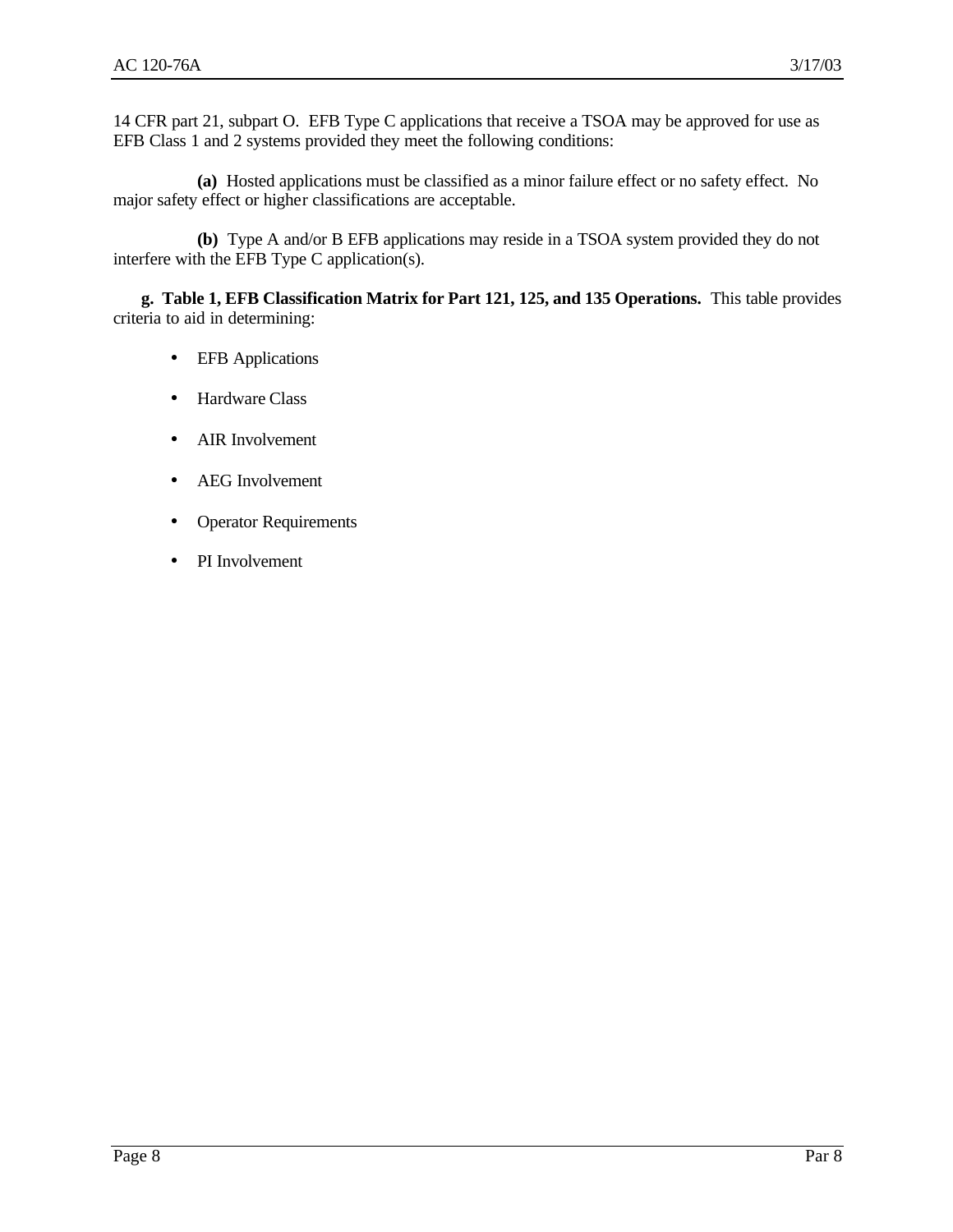| <b>EFB</b>                                              | IADDD I, DFD CDADDIFICATION MATINIA FON FANT 121, 125, AND 155 OFBINTIOND<br><b>Hardware</b>                                                                                                                                               | <b>AIR</b>                                                                                                         | <b>AEG</b>  | Operator                                                               | PI                                                                                                                                                                                                         |
|---------------------------------------------------------|--------------------------------------------------------------------------------------------------------------------------------------------------------------------------------------------------------------------------------------------|--------------------------------------------------------------------------------------------------------------------|-------------|------------------------------------------------------------------------|------------------------------------------------------------------------------------------------------------------------------------------------------------------------------------------------------------|
| <b>Applications</b>                                     | <b>Class</b>                                                                                                                                                                                                                               | <b>Involvement</b>                                                                                                 | Involvement | <b>Requirements</b>                                                    | <b>Involvement</b>                                                                                                                                                                                         |
| Type A<br>Refer to<br>Appendix A                        | Class 1, 2, 3<br>• Mounting may not be<br>required for class 1<br>or $2$<br>• May Require stowage<br>• Availability for all<br>flight phases as<br>required<br>• May require quick-<br>disconnect from<br>power/data sources<br>for egress | Yes, for:<br>• Mounting<br>device<br>$\bullet$ Power<br>$\bullet$ Data<br>connectivity                             | Yes         | • Develop<br>program for<br>usage<br>• Non-interference<br>per § 91.21 | Approval, for:<br>$\bullet$ Training<br>$\bullet$ Checking<br>$\bullet$ Currency<br>• Data updates according to the<br>maintenance manual or inspection<br>program                                         |
| <b>Type B</b><br>Refer to<br>Appendix B                 | Class 1, 2, 3<br>• Mounting may be<br>required for Class 1<br>and 2<br>• Available for all<br>phases of flight<br>• May require quick-<br>disconnect from<br>power/data sources<br>for egress                                              | Yes, for:<br>• Mounting<br>device<br>• Power<br>$\bullet$ Data<br>connectivity                                     | Yes         | • Develop<br>program for<br>usage<br>• Non-interference<br>per § 91.21 | Approval, for:<br>• FSB Report<br>$\bullet$ Training<br>$\bullet$ Checking<br>$\bullet$ Currency<br>• Data updates according to the<br>maintenance manual or inspection<br>program<br>• Issue OpSpecs A025 |
| Type C<br><b>Supports</b><br>Additional<br>Applications | Class $2, 3$                                                                                                                                                                                                                               | Yes, for:<br>• Mounting<br>device<br>$\bullet$ Power<br>$\bullet$ Data<br>connectivity<br>$\bullet$ EFB<br>TSO/STC | Yes         | Per current<br>airworthiness and<br>operational<br>approval process    | Approval, for:<br>• FSB Report<br>$\bullet$ Training<br>$\bullet$ Checking<br>$\bullet$ Currency<br>• Data updates according to the<br>maintenance manual or inspection<br>program<br>• Issue OpSpecs A025 |

# **TABLE 1. EFB CLASSIFICATION MATRIX FOR PART 121, 125, AND 135 OPERATIONS**

 $P_{\rm age}$   $P_{\rm age}$ 

 $\rm Par$  8

**NOTE: For 14 CFR part 91, other than subpart F, this AC does not apply.**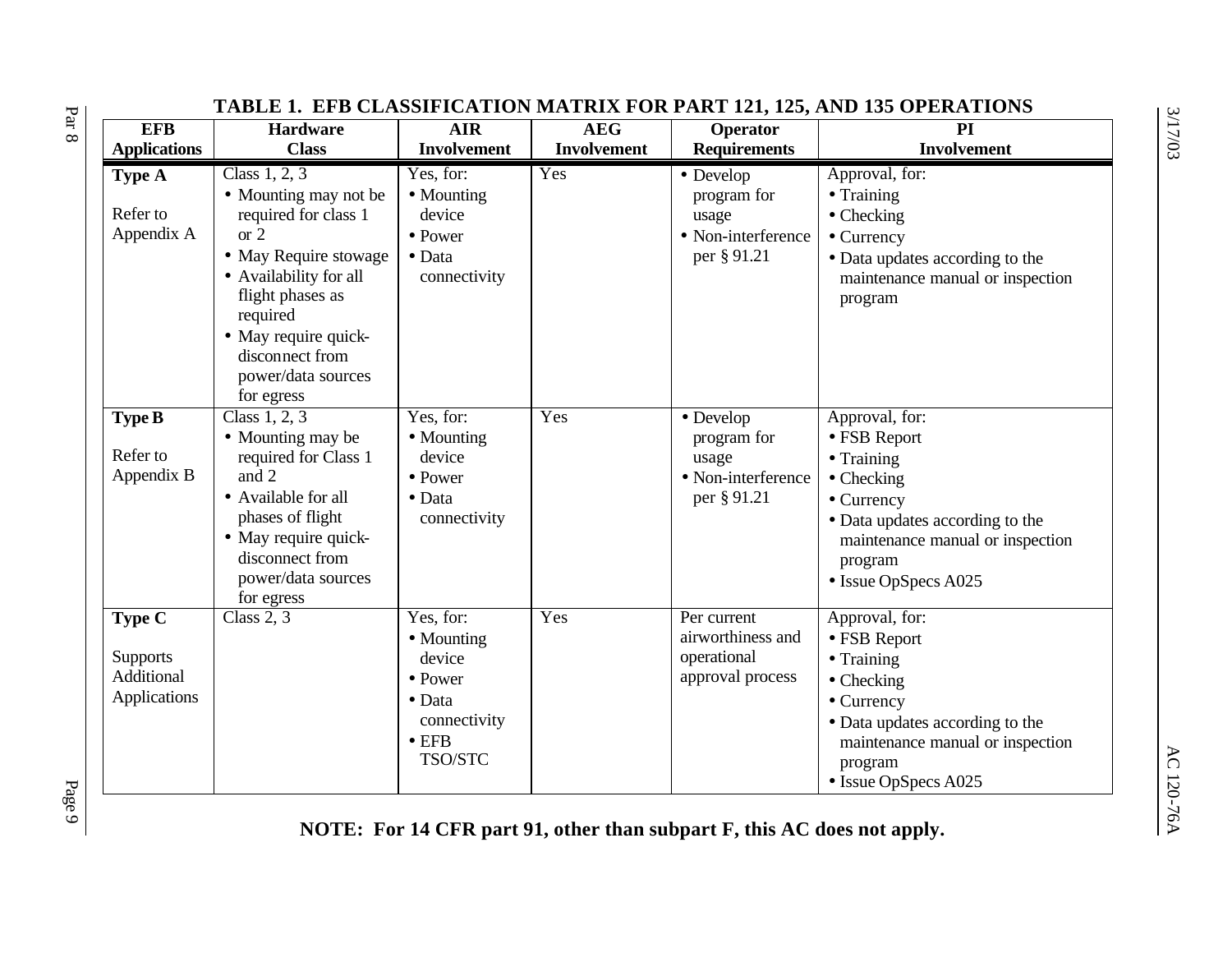#### **9. RISK MITIGATION FOR EFB SYSTEMS.**

**a.** During the transition period to a paperless cockpit, an operator will need to establish a reliable backup means of providing the information required by the regulations to the flightcrew. During this period, an EFB system must demonstrate that it produces records that are as available and reliable as those provided by the current paper information system. If an operator wants to transition to a paperless cockpit, an acceptable process should be developed with the operator's PI. Mitigation may be accomplished by a combination of the following:

- **(1)** System design;
- **(2)** Separate and backup power sources;
- **(3)** Redundant EFB applications hosted on different EFB platforms;
- **(4)** Paper products carried by selected crewmembers;
- **(5)** Complete set of sealed paper backups in cockpit; and/or
- **(6)** Procedural means.

**b.** If one or more onboard EFBs fail, resulting in loss of function or the presentation of false or hazardously misleading information, a contingency plan or process will need to be in place to provide the required information. For example, as a backup to eliminating printed approach charts, an acceptable transition to a paperless cockpit could include the following:

**(1)** Carrying paper products for a given time period to validate EFB reliability by quantitative means;

- **(2)** Using a printing device to print all applicable data required for the flight; or
- **(3)** Using an aircraft fax machine to uplink equivalent paper documents to the cockpit.

**c.** Complete removal of the paper-based information associated with a particular EFB application, will require PI approval for Type A, or a final FSB evaluation report for Type B, and OpSpec A025 approval. These requirements also apply to an operator who intends to begin operation of any aircraft type without paper-based information.

**d.** Final approval for use of electronic documents, in lieu of required paper documents, requires:

- **(1)** Risk mitigation report submitted to PI/AEG;
- **(2)** Reliable EFB system information available for each flight crewmember;
- **(3)** A final FSB evaluation report; and
- **(4)** OpSpec A025 approval.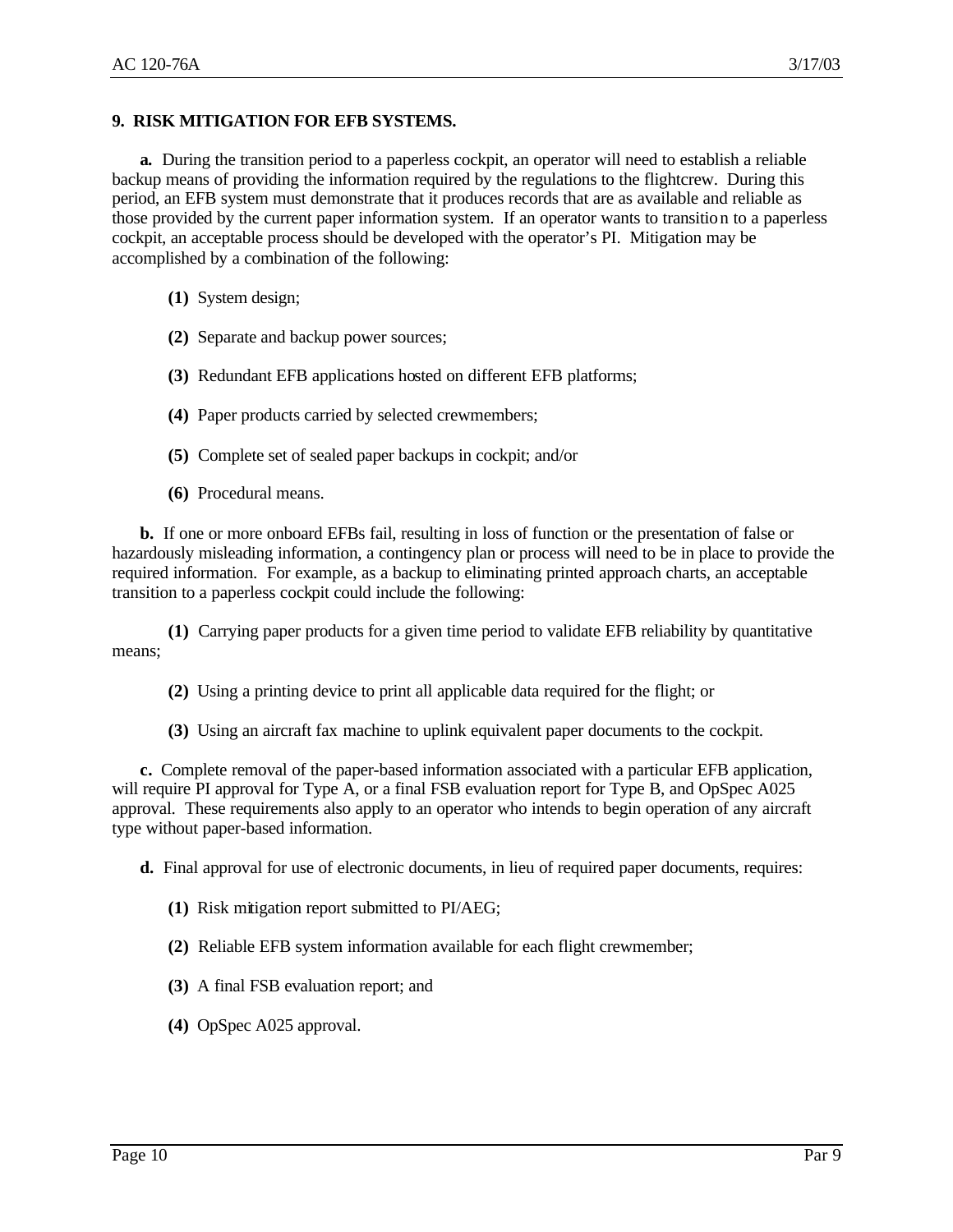**10. HUMAN FACTORS CONSIDERATIONS FOR PORTABLE AND INSTALLED CLASS 1, 2, AND 3 EFB SYSTEMS.** The human factors/pilot interface characteristics of the EFB system should be evaluated. Special attention should be paid to new or unique features that may affect pilot performance.

## **a. Human Factors Guidance Documents.**

**(1)** AC 23-1311, Installation of Electronic Displays in Part 23 Airplanes, current version.

**(2)** AC 25-11, Transport Category Airplane Electronic Display Systems, current version.

**(3)** FAA Policy Statement ANM-99-2, Guidance for Reviewing Certification Plans to Address Human Factors for Certification of Transport Airplane Flight Decks. This document provides guidance for reviewing the human factors components of the certification plan for transport category airplanes, as well as defining what should be specifically included in these plans.

**(4)** FAA Policy Statement ANM-01-03, Factors to Consider When Reviewing an Applicant's Proposed Human Factors Methods for Compliance for Flight Deck Certification. This document provides additional guidance on factors to consider when reviewing an applicant's proposed method of compliance identified in a human factors or general certification plan. While this policy statement is tailored for part 25 airplanes, much of the guidance is general and may prove useful regardless of the make, model, or class of aircraft.

**(5)** DOT-VNTSC-FAA-00-22, Human Factors Considerations in the Design and Evaluation of Electronic Flight Bags (EFBs), Version 1: Basic Functions, current version. This reference is recommended as general guidance to ensure that human factors/pilot interface issues are resolved.

**(6)** RTCA/DO-257, Minimum Operational Performance Standards for the Depiction of Navigation Information on Electronic Maps.

## **b. EFB System Design and Usability.**

**(1) Human/Machine Interface.** The EFB user interface should provide a consistent and intuitive user interface within and across various EFB applications. The interface design, including, but not limited to, data entry methods, color-coding philosophies, and symbology, should be *consistent* across the EFB and various hosted applications. These applications should also be *compatible* with other flightdeck systems.

**(2) Design of Mounting Device.** The mounting device (or other securing mechanism) that attaches or allows mounting of the EFB system may not be positioned in a way that obstructs visual or physical access to aircraft controls and/or displays, flightcrew ingress or egress, or external vision. The design of the mount should allow the user easy access to the EFB controls and a clear view of the EFB display while in use. The following design practices should be considered:

**(a)** The mount and associated mechanism should not impede the flightcrew in the performance of any task (normal, abnormal, or emergency) associated with operating any aircraft system.

**(b)** Mounting devices should be able to lock in position easily. Selection of positions should be adjustable enough to accommodate a range of flight crewmember preferences. In addition, the range of available movement should accommodate the expected range of users' physical abilities (i.e., anthropometric constraints). Locking mechanisms should be of the low-wear type that will minimize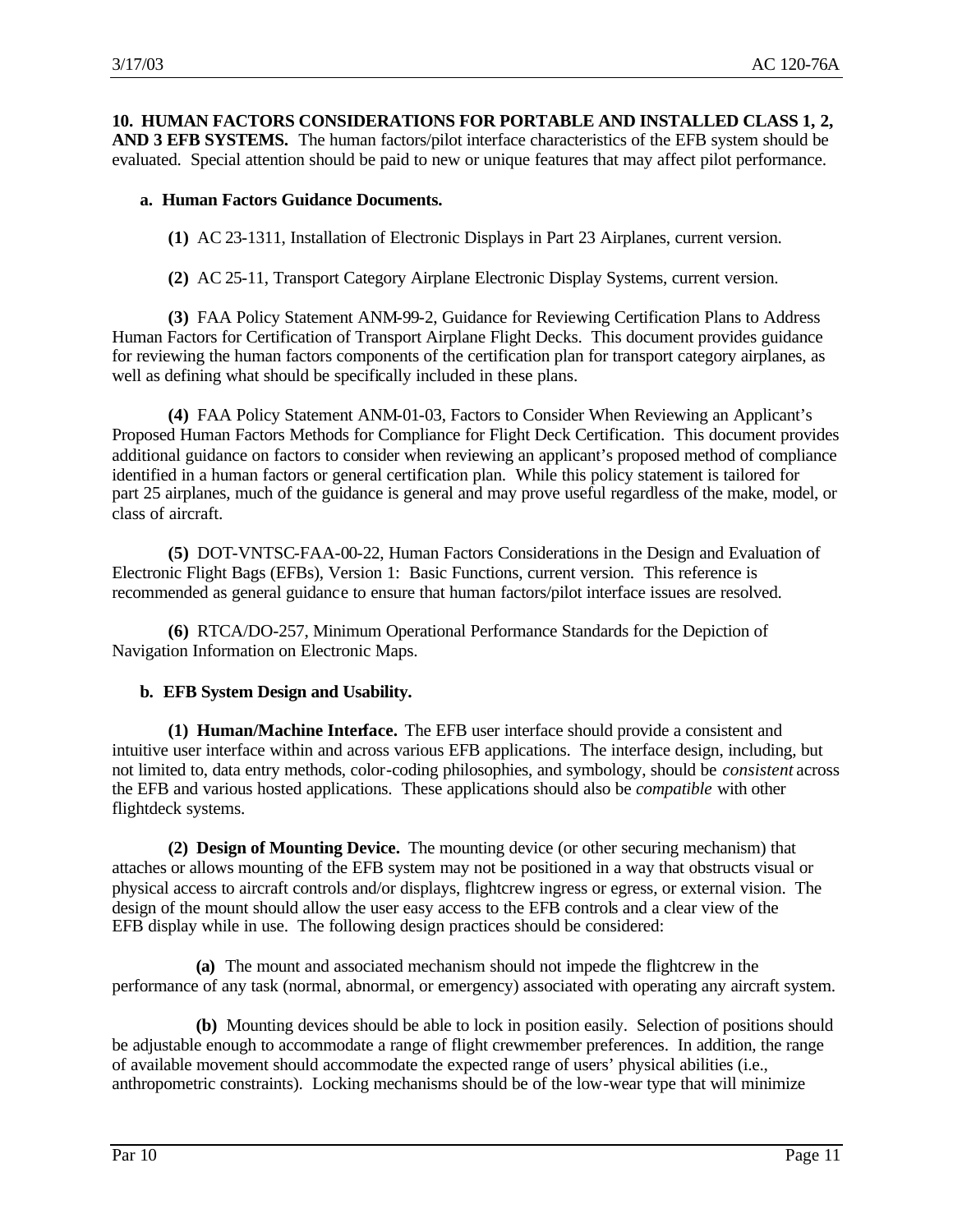slippage after extended periods of normal use. Crashworthiness considerations will need to be considered in the design of this device. This includes the appropriate restraint of any device, when in use.

**(c)** A provision should be provided to secure, lock, or stow the mount in a position out of the way of flight crewmember operations when not in use.

**(d)** If the EFB requires cabling to mate with aircraft systems or other EFBs, and if the cable is not run inside the mount, the cable should not hang loosely in a way that compromises task performance and safety. Flight crewmembers should be able to easily secure the cables out of the way during aircraft operations (e.g., cable tether straps).

**(e)** Cables that are external to the mount should be of sufficient length to perform the intended tasks. Cables too long or short could present an operational or safety hazard.

**(3) Placement of Mounting Device.** The device should be mounted so that the EFB is easily accessible when stowed. When the EFB is in use and is intended to be viewed or controlled, it should be within 90 degrees on either side of each pilot's line of sight. If an EFB is being used to display flight critical information such as for navigation, terrain and obstacle warnings that require immediate action, takeoff and landing V-speeds, or for functions other than situational awareness, then such information needs to be in the pilot's primary field of view. This requirement does not apply if the information is not being directly monitored from the EFB during flight. For example, an EFB may generate takeoff and landing V-speeds, but these speeds are used to set speed bugs or are entered into the FMS, and the airspeed indicator is the sole reference for the V-speeds. In this case, the EFB need not be located in the pilot's primary field-of-view. A 90-degree viewing angle may be unacceptable for certain EFB applications if aspects of the display quality are degraded at large viewing angles (e.g., the display colors wash out or the displayed color contrast is not discernible at the installation viewing angle). In addition, consideration should be given to the potential for confusion that could result from presentation of relative directions (e.g., positions of other aircraft on traffic displays) when the EFB is positioned in an orientation inconsistent with that information. For example, it may be misleading if own aircraft heading is pointed to the top of the display and the display is not aligned with the aircraft longitudinal axis. Each EFB should be evaluated with regard to these requirements. (See §§ 23.1321 and 25.1321.)

**(4) Legibility of Text.** Text displayed on the EFB should be legible to the typical user at the intended viewing distance(s) and under the full range of lighting conditions expected on a flightdeck, including use in direct sunlight. Users should be able to adjust the screen brightness of an EFB independently of the brightness of other displays on the flightdeck. In addition, when automatic brightness adjustment is incorporated, it should operate independently for each EFB in the flightdeck. Buttons and labels should be adequately illuminated for night use. All controls must be properly labeled for their intended function. Consideration should be given to the long-term display degradation as a result of abrasion and aging.

## **(5) Approach/Departure and Navigation Chart Display.**

**(a)** The approach, departure, and navigation charts that are depicted should contain the information necessary, in appropriate form, to conduct the operation to at least a level of safety equivalent to that provided by paper charts. It is desirable that the EFB display size be at least as large as current paper approach charts and that the format be consistent with current paper charts. Alternate approach plate presentations may be acceptable, but will need to be evaluated and approved by the FSB process for functionality and human factors.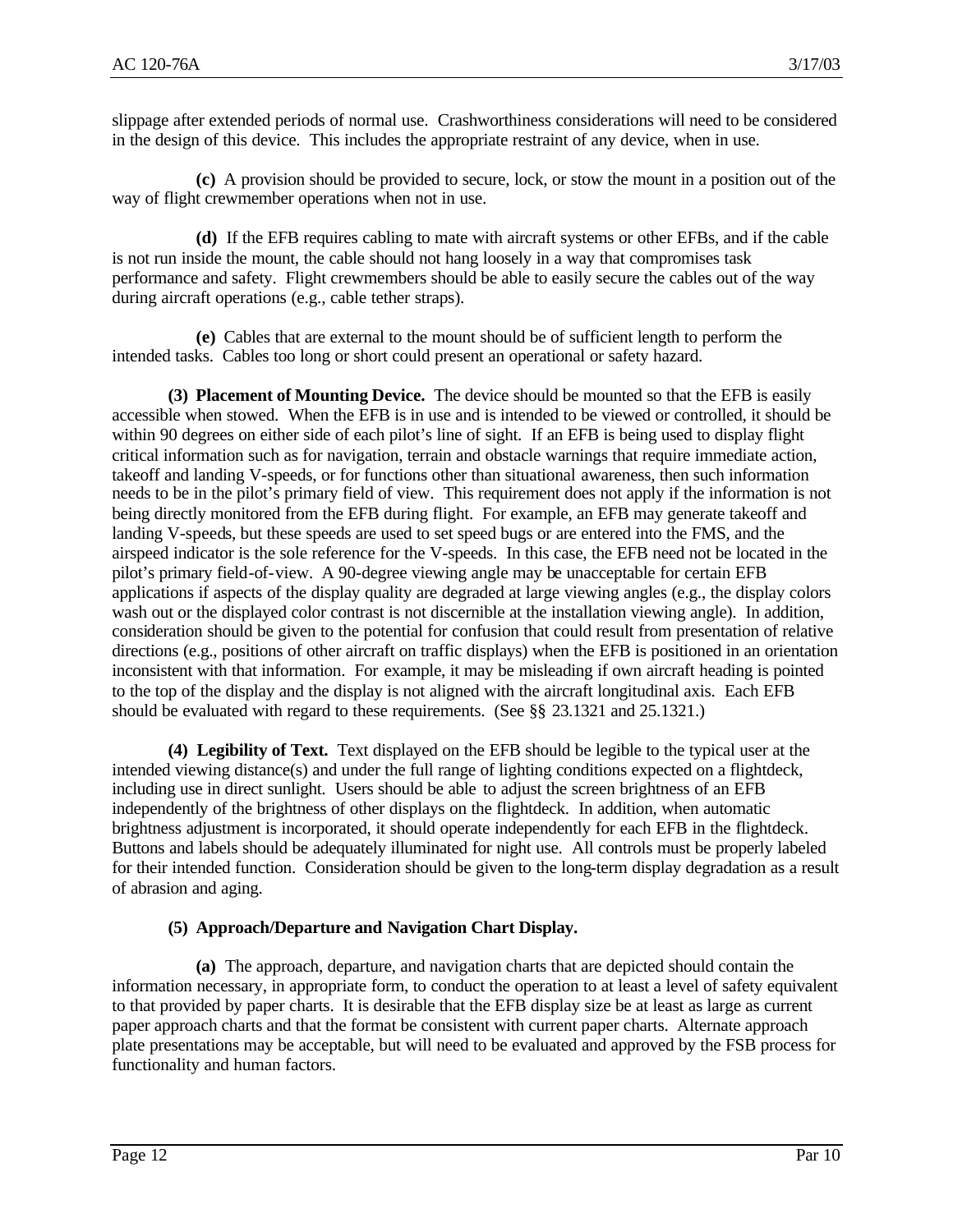**(b)** The FSB Report should include, but not be limited to, the following:

- Pilot workload in both single-pilot and multi-crew flown aircraft
- Size, resolution, and legibility of symbols and text
- Access to desired charts
- Access to information within a chart
- Grouping of information
- General layout
- Orientation (e.g., track-up, north-up)
- Depiction of scale information

**(6) Responsiveness of Application.** The system should provide feedback to the user when user input is accepted. If the system is busy with internal tasks that preclude immediate processing of user input (e.g., calculations, self-test, or data refresh), the EFB should display a "system busy" indicator (e.g., clock icon) to inform the user that the system is occupied and cannot process inputs immediately. The timeliness of system response to user input should be consistent with an application's intended function. The feedback and system response times should be predictable to avoid flightcrew distractions and/or uncertainty.

**(7) Off-Screen Text and Content.** If the document segment is not visible in its entirety in the available display area, such as during "zoom" or "pan" operations, the existence of off-screen content should be clearly indicated in a consistent way. For some intended functions it may be unacceptable if certain portions of documents are not visible. This should be evaluated based on the application and intended operational function. If there is a cursor, it should be visible on the screen at all times while in use.

**(8) Active Regions.** Active regions are regions to which special user commands apply. The active region can be text, a graphic image, a window, frame, or other document object. These regions should be clearly indicated.

**(9) Managing Multiple Open Applications and Documents.** If the electronic document application supports multiple open documents, or the system allows multiple open applications, indication of which application and/or document is active should be continuously provided. The active document is the one that is currently displayed and responds to user actions. Under non-emergency, normal operations, the user should be able to select which of the open applications or documents is currently active. In addition, the user should be able to find which flightdeck applications are running and switch to any one of these applications easily. When the user returns to an application that was running in the background, it should appear in the same state as when the user left that application – other than differences associated with the progress or completion of processing performed in the background.

**(10) Input Devices.** In choosing and designing input devices such as keyboards or cursor-control devices, applicants should consider the type of entry to be made and flightdeck environmental factors, such as turbulence, that could affect the usability of that input device. Typically,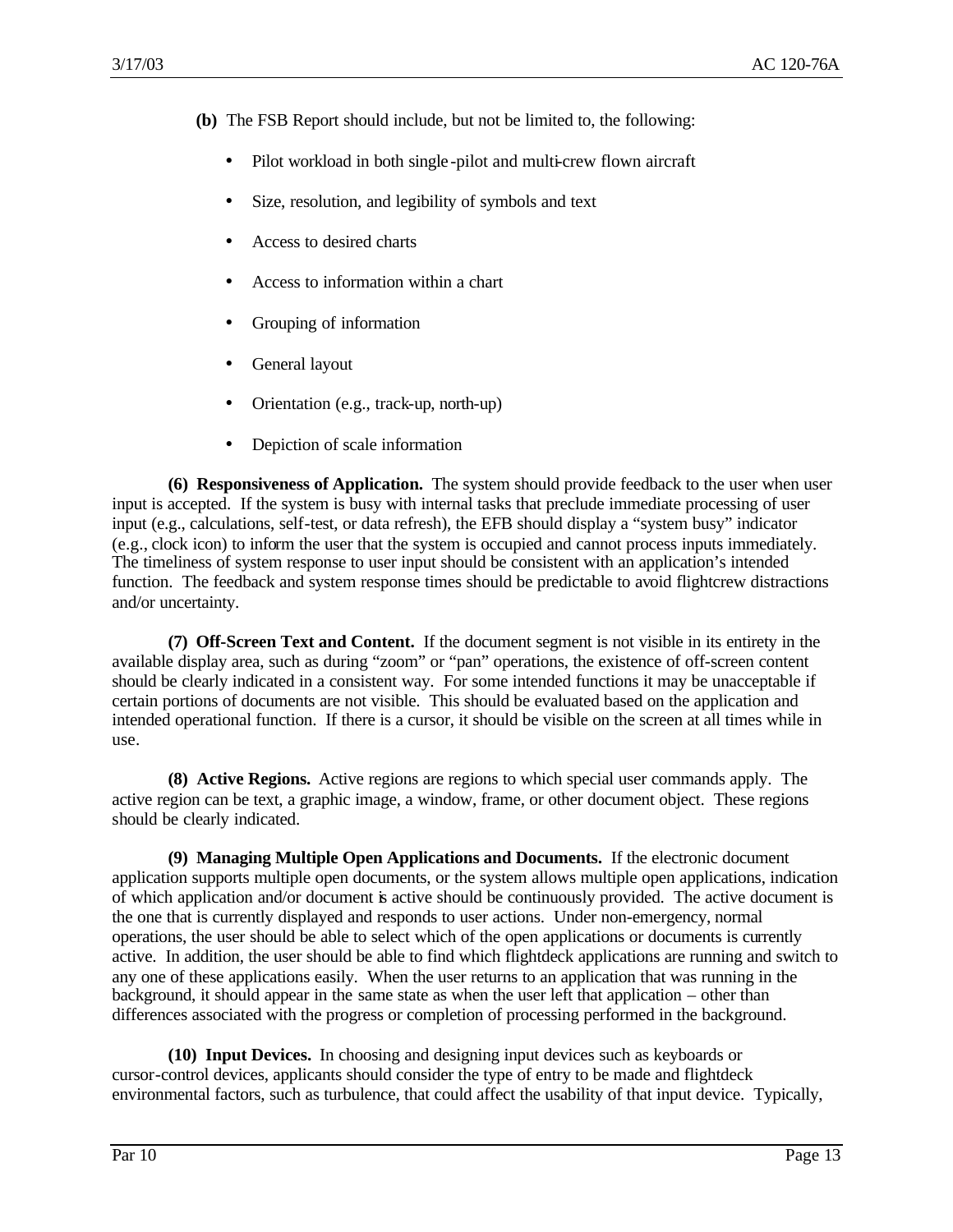the performance parameters of cursor control devices should be tailored for the intended application function as well as for the flightdeck environment.

**c. Flightcrew Workload.** EFB software should be designed to minimize flightcrew workload and head-down time. [See §§ 23.1523, 25.1523, 27.1523, 29.1523, and associated AC 25.1523-1, Minimum Flightcrew, current version (much of the guidance in this AC is general and may prove useful for other aircraft categories as well).] The positioning, use, and stowage of the EFB should not result in unacceptable flightcrew workload. Complex, multi-step data entry tasks should be avoided during takeoff, landing, and other critical phases of flight. An evaluation of EFB intended functions should include a qualitative assessment of incremental pilot workload, as well as pilot system interfaces and their safety implications. If an EFB is to be used during critical phases of flight, such as during takeoff and landing or during abnormal and emergency operations, its use should be evaluated during simulated or actual aircraft operations under those conditions.

# **d. Messages and the Use of Colors.**

**(1) Messages and the Use of Colors.** For any EFB system, EFB messages and reminders should meet the requirements in §§ 23.1322 or 25.1322, as is appropriate for the intended aircraft. While the regulations refer to lights, the intent should be generalized to extend to the use of colors on displays and controls. That is, the color "red" should be used only to indicate a warning level condition. "Amber" should be used to indicate a caution level condition. Any other color may be used for items other than warnings or cautions, providing that the colors used differ sufficiently from the colors prescribed to avoid possible confusion. To obtain color guidance where no current guidance exists, the applicant should seek approval through the FSB/Human Factors process and AEG evaluation. EFB messages and reminders should be integrated with (or compatible with) presentation of other flightdeck system alerts. EFB messages, both visual and auditory, should be inhibited during critical phases of flight. Flashing text or symbols should be avoided in any EFB application. Messages should be prioritized and the message prioritization scheme evaluated and documented. Additionally, during critical phases of flight, required flight information should be continuously presented without un-commanded overlays, pop-ups, or preemptive messages, except those indicating the failure or degradation of the current EFB application. However, if there is a regulatory or TSO requirement that conflicts with the recommendation above, those supersede this guidance.

**(2) System Error Messages.** If an application is fully or partially disabled, or is not visible or accessible to the user, it may be desirable to have a positive indication of its status available to the user upon request. Certain non-essential applications such as e-mail connectivity and administrative reports may require an error message when the user actually attempts to access the function rather than an immediate status annunciation when a failure occurs. EFB status and fault messages should be prioritized and the message prioritization scheme evaluated and documented.

**(3) Data Entry Screening and Error Messages.** If user-entered data is not of the correct format or type needed by the application, the EFB should not accept the data. An error message should be provided that communicates which entry is suspect and specifies what type of data is expected. The EFB system and application software should incorporate input error checking that detects input errors at the earliest possible point during entry, rather than on completion of a possibly lengthy invalid entry.

## **e. Error and Failure Modes.**

**(1) Flightcrew Error.** The system should be designed to minimize the occurrence and effects of flightcrew error and maximize the identification and resolution of errors. For example, terms for specific types of data or the format in which latitude/longitude is entered should be the same across systems. Data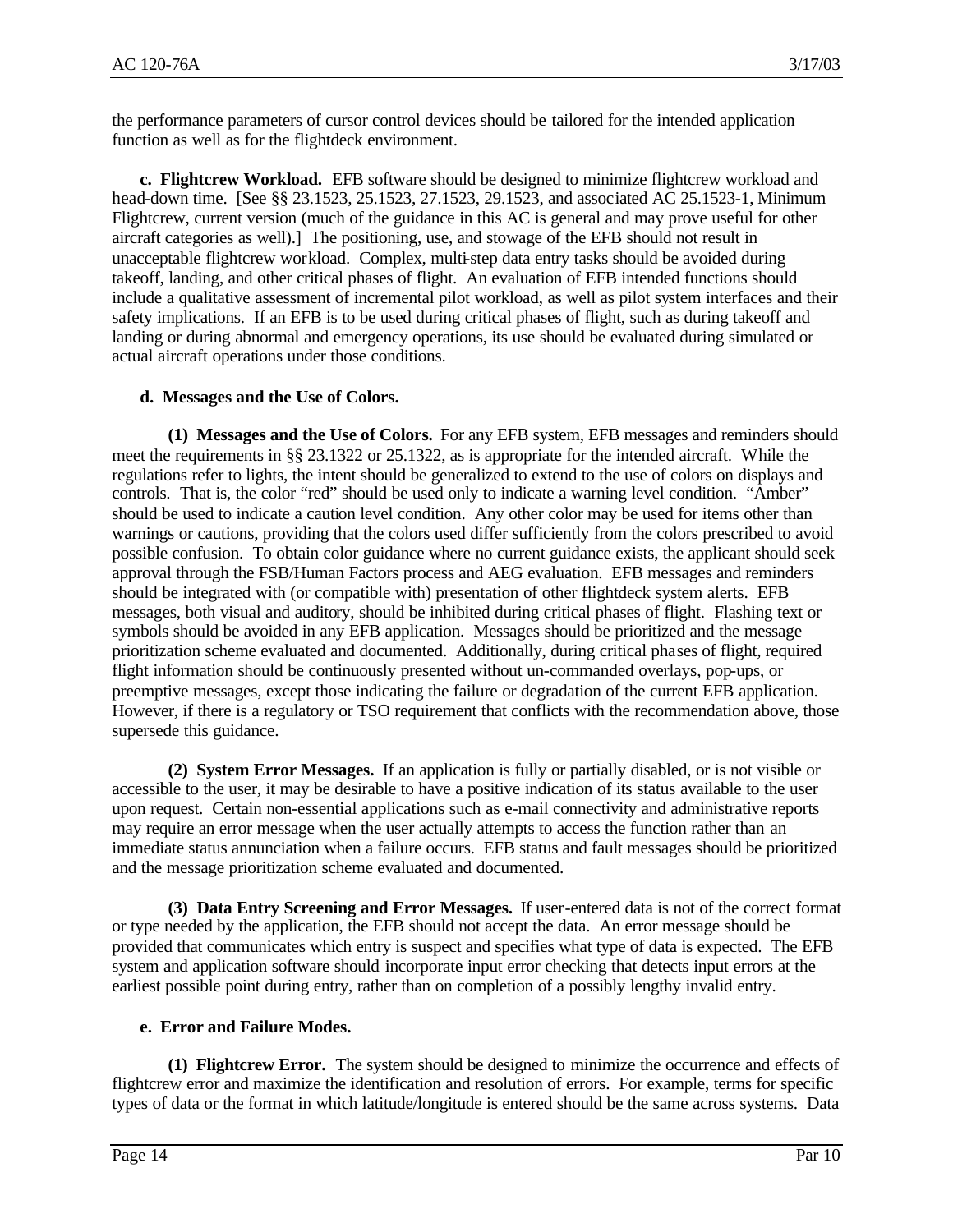entry methods, color-coding philosophies, and symbology should be as *consistent* as possible across the various hosted EFB applications. These applications should also be *compatible* with other flightdeck systems.

**(2) Identifying Failure Modes.** The effects of undetected errors in all EFB applications should be evaluated for each application. The assessment should address the adequacy of the human/machine interface, accessibility of controls, ability to view controls, annunciations, displays and printers, and the effect on flightcrew workload and head-down time. The assessment should also consider the effects of flightcrew (procedural) errors determined by comments from the professional pilot community. The EFB system should be capable of alerting the flightcrew of probable EFB application/system failures.

# **f. Procedures.**

**(1) Procedures for Using EFBs with Other Flightdeck Systems.** Procedures should be designed to ensure that the flightcrew knows what aircraft system (e.g., Engine Indicating and Crew Alerting System (EICAS), Flight Management System (FMS), or EFB) to use for a given purpose, especially when both the aircraft and EFB systems provide information. Procedures should also be designed to define the actions to be taken when information provided by an EFB does not agree with that from other flightdeck sources, or when one EFB disagrees with another. If an EFB generates information that existing cockpit automation also generates, procedures should be developed to identify which information source will be primary, which source will be used for backup information, and under what conditions to use the backup source. Whenever possible and without compromising innovation in design/use, EFB/user interfaces should be consistent (but not necessarily identical) with the flightdeck design philosophy.

**(2) Flightcrew Awareness of EFB Software/Database Revisions.** The operator should have a procedure in place to allow flightcrews to confirm the revision numbers and/or dates of EFB flight databases and software installed on their units for each flight. However, flightcrews should not be required to confirm the revision dates for other databases that do not adversely affect flight operations, such as maintenance log forms, a list of airport codes, or the Captain's Atlas. An example of a date-sensitive revision is an aeronautical chart database on a 28-day revision cycle. Procedures should specify what action to take if the applications or databases loaded on the EFB are out-of-date.

**(3) Procedures to Mitigate and/or Control Workload.** Procedures should be designed to mitigate and/or control additional workloads created by using an EFB.

**(4) Defining Responsibilities for Performance Calculations.** Procedures should be developed that define any new roles that the flightcrew and dispatch may have in creating, reviewing, and using performance calculations supported by EFBs.

**(5) Electronic Checklists.** Guidance pertaining to electronic checklists is found in the current version of AC 120-64, Operational Use & Modification of Electronic Checklists.

**(6) Shutdown Procedures.** Shutdown procedures for EFBs should be designed such that:

- Flight crews incorporate EFB shutdown procedures into their normal checklist process
- The EFB operating system and hosted applications remain "stable" after multiple start-ups and shutdowns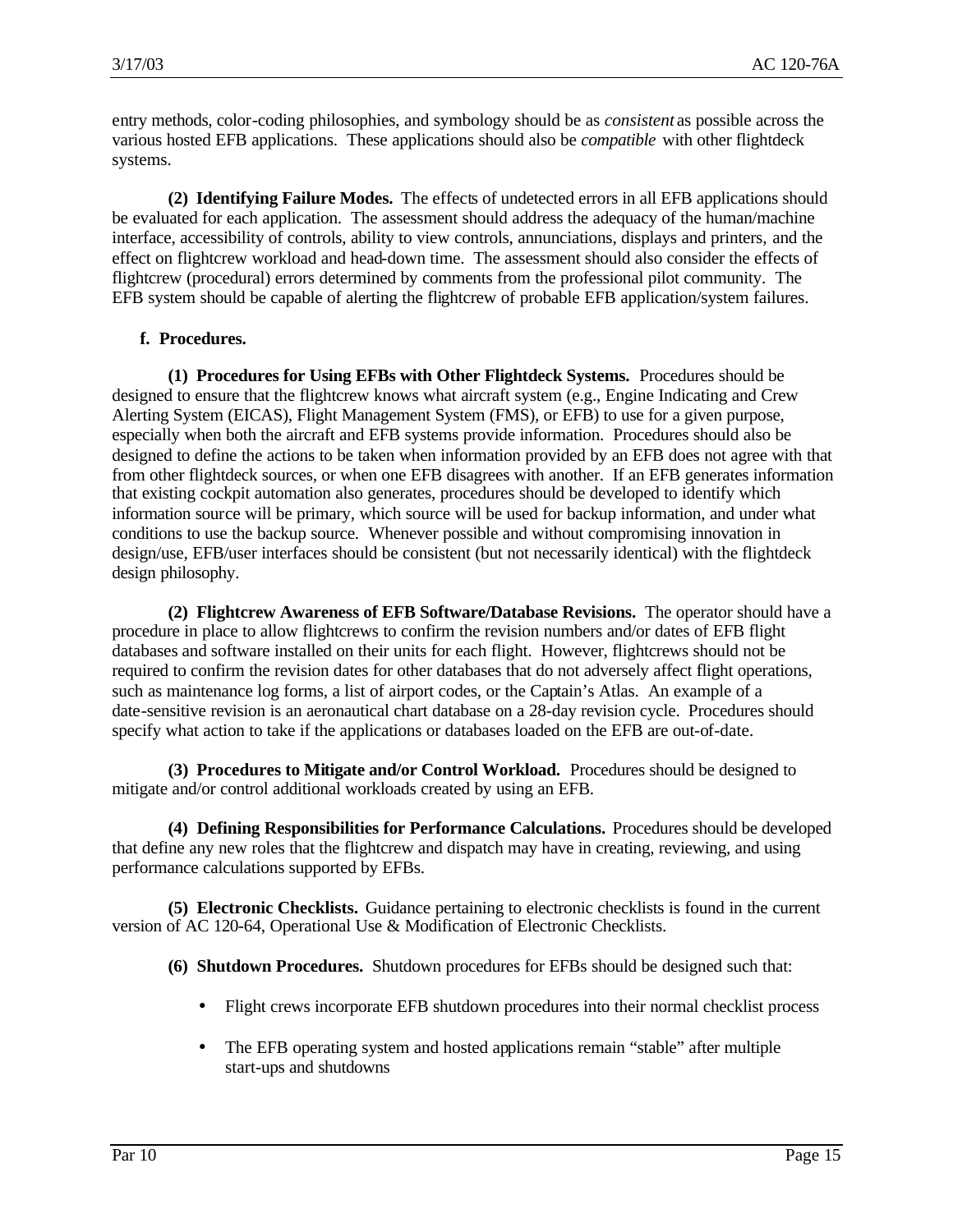## **11. EFB SYSTEM DESIGN CONSIDERATIONS.**

**a. Use of Aircraft Electrical Power Sources.** Aircraft electrical power outlets are part of the type design of the aircraft and require airworthiness certification. Additionally, electrical outlet connections should be appropriately labeled to identify the electrical characteristics (e.g., 28VDC, 115VAC, 60 or 400 Hz., etc.).

**NOTE: An electrical load analysis should be conducted to replicate a typical Class 1 or 2 EFB system to ensure that powering or charging the EFB will not adversely affect other aircraft systems and that power requirements remain within power-load budgets. A means (other than a circuit breaker) for the flightcrew to de-power the EFB power source or system charger may be desirable.**

**b. Electrical Backup Power Source.** Some applications, especially when used as a source of required information, may require that the EFB use an alternate power supply to achieve an acceptable level of safety. Additionally, the applicant should ensure that EFB batteries comply with parts 21, 23, 25, 27, and 29, as applicable. The operator is also responsible to ensure that the batteries are replaced as required.

**c. Environmental Hazards Identification and Qualification Testing.** Class 1 and 2 EFB system radio frequency (RF) emissions data need to be evaluated in accordance with AC 91.21-1, current version. Class 1 and Class 2 EFB systems should demonstrate that they meet appropriate industry-adopted environmental qualification standards for radiated emissions for equipment operating in an airborne environment. Any Class 1 or Class 2 EFB used in aircraft flight operations should be demonstrated to have no adverse impact on other aircraft systems (non-interference). The manufacturer, installer, or operator may accomplish the testing and validation to ensure proper operation and non-interference with other installed systems. Possible interference when portable EFB systems are moved about in the cockpit should be addressed.

**d. Rapid Depressurization Testing.** Other environmental testing, specifically testing for rapid depressurization, may need to be performed. However, since many Class 1 and Class 2 EFBs were originally COTS electronic systems adopted for aviation use, testing done on a specific EFB model configuration may be applied to other aircraft installations and these generic environmental tests need not be duplicated. It is the responsibility of the operator seeking approval authorization to provide documentation that these tests have been accomplished.

**e. EFB Mounting Devices.** An unsafe condition must not be created when attaching any EFB control yoke attachment/mechanism or mounting device. For example, the weight of the EFB and mounting bracket combination may affect flight control system dynamics, even though the mount alone may be light enough to be insignificant. The equipment when mounted and/or installed should not present a safety-related risk or associated hazard to any flight crewmember. A means to store or secure the device when not in use should be provided. Additionally, the unit (or its mounting structure) should not present a physical hazard in the event of a hard landing, crash landing, or water ditching. EFBs and their power cords should not impede emergency egress.

**f. Stowage Area for EFB Systems.** A stowage area with a securing mechanism for these EFBs is recommended for storage of portable units when they are not in use. EFB systems that are not secured in a mounting device during use should be designed and used in a manner that prevents the device from jamming flight controls, damaging flightdeck equipment, or injuring flight crewmembers should the device move about as a result of turbulence, maneuvering, or other action.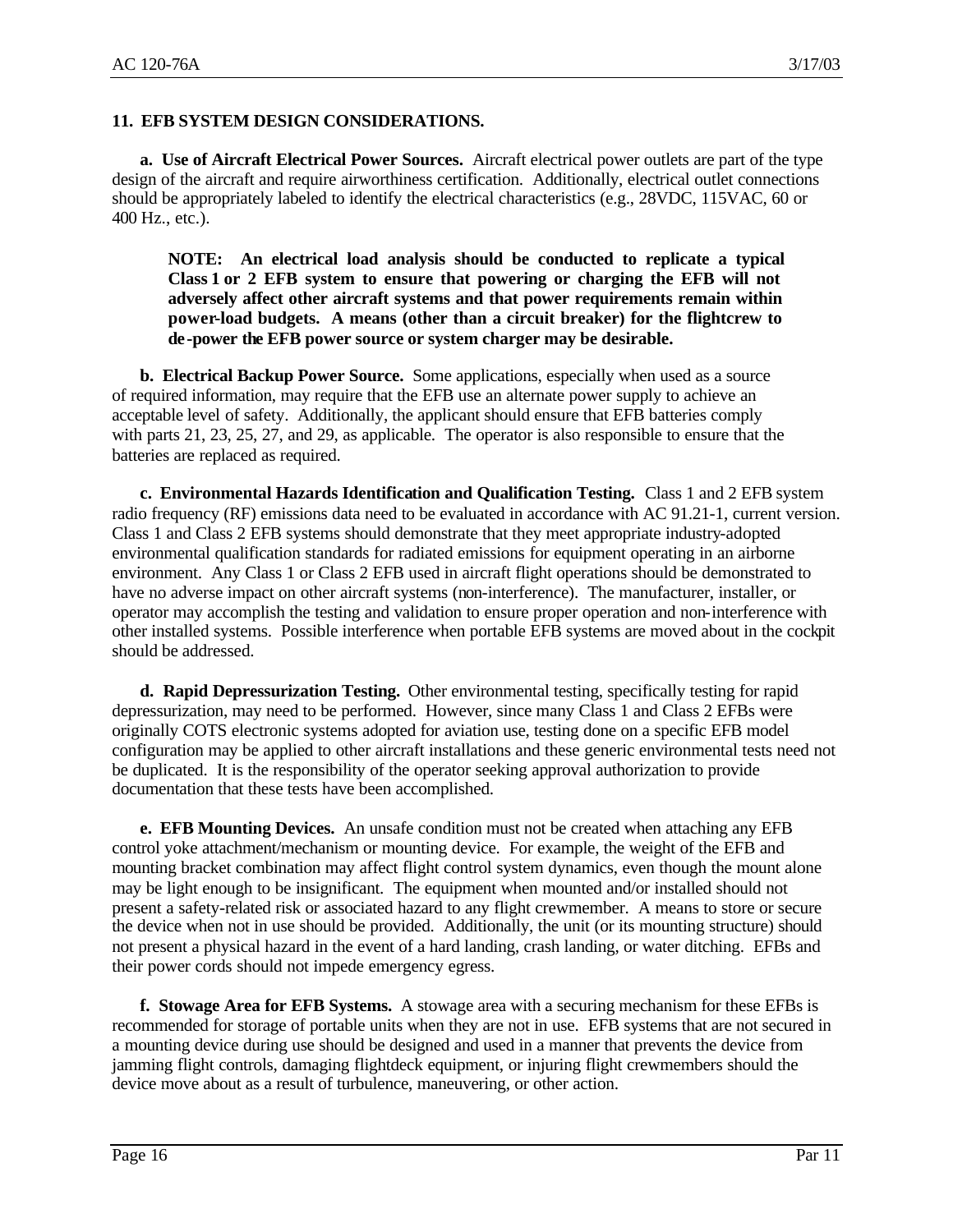**g. Class 2 and 3 EFB System Connections to Other Aircraft Systems.** This includes data bus and communication systems access, e.g., through an avionics data bus, server, or wireless network. When connected to other aircraft data buses and/or communication systems, EFB failures should not adversely affect other installed aircraft systems.

**(1)** Class 2 EFB systems may be connected to non-essential data buses, file servers, printers, routers, etc. If the EFB is connected to a certified data link (either wired or wireless) where the data link, through the certification process, has an approved firewall protection to aircraft systems, then there is no further evaluation required prior to connecting the EFB to the data link port.

**(2)** If a Class 3 EFB is connected to an essential data bus, then compliance with lightning protection requirements should be demonstrated. If the Class 3 EFB is connected to a critical aircraft data bus, then compliance with High Intensity Radiated Fields (HIRF) and lightning protection requirements should be demonstrated. The safety and non-interference aspects of using portable and/or wireless technology connections to installed equipment will also need to be evaluated as part of the overall operational approval process.

**(3)** Class 3 EFB systems may be used for other aircraft data communication applications and subnetworks that interface with the EFB, but should not be disrupted by any of the following:

- **(a)** Excessive number of EFB message transactions;
- **(b)** EFB messages with improper format; or

**(c)** EFB messages that contain erroneous data. The validity of this protection may be established by analysis and/or test for worst-case conditions.

**h. Integrity Considerations.** The EFB system must be evaluated by the AEG and PI and demonstrated to meet its intended functions prior to their granting operational approval. Additionally, data contained in the data files must be of sufficient integrity to perform the intended functions without producing false or hazardously misleading information.

**12. OPERATIONAL APPROVAL PROCESS.** The introduction and use of EFBs in the cockpit and cabin of part 121, 125, and 135 operations requires operational approval. This requirement includes FAA approval of all operating procedures, pertinent training modules, checklists, operations manuals, training manuals, maintenance programs, MELs, other pertinent documents, and reporting procedures. Legacy systems will need to be evaluated by the AEG and documented using historical approvals and the FSB Report process.

**a. Part 91 Operations.** This guidance material also applies to operators of large and turbinepowered multi-engine aircraft operating under part 91, subpart F where the operating regulations require specific functionality and/or equipage. Other part 91 operations do not require any specific authorization for EFB operations provided the EFB does not replace any system or equipment required by the regulations.

**b. Approval Process.** FAA Order 8400.10, Air Transportation Operations Inspector's Handbook, Volume 3, chapter 9, Proving and Validation Test, contains instructions for the completion of a five-step approval process. The process leads to formal operational approval and consists of the following five phases: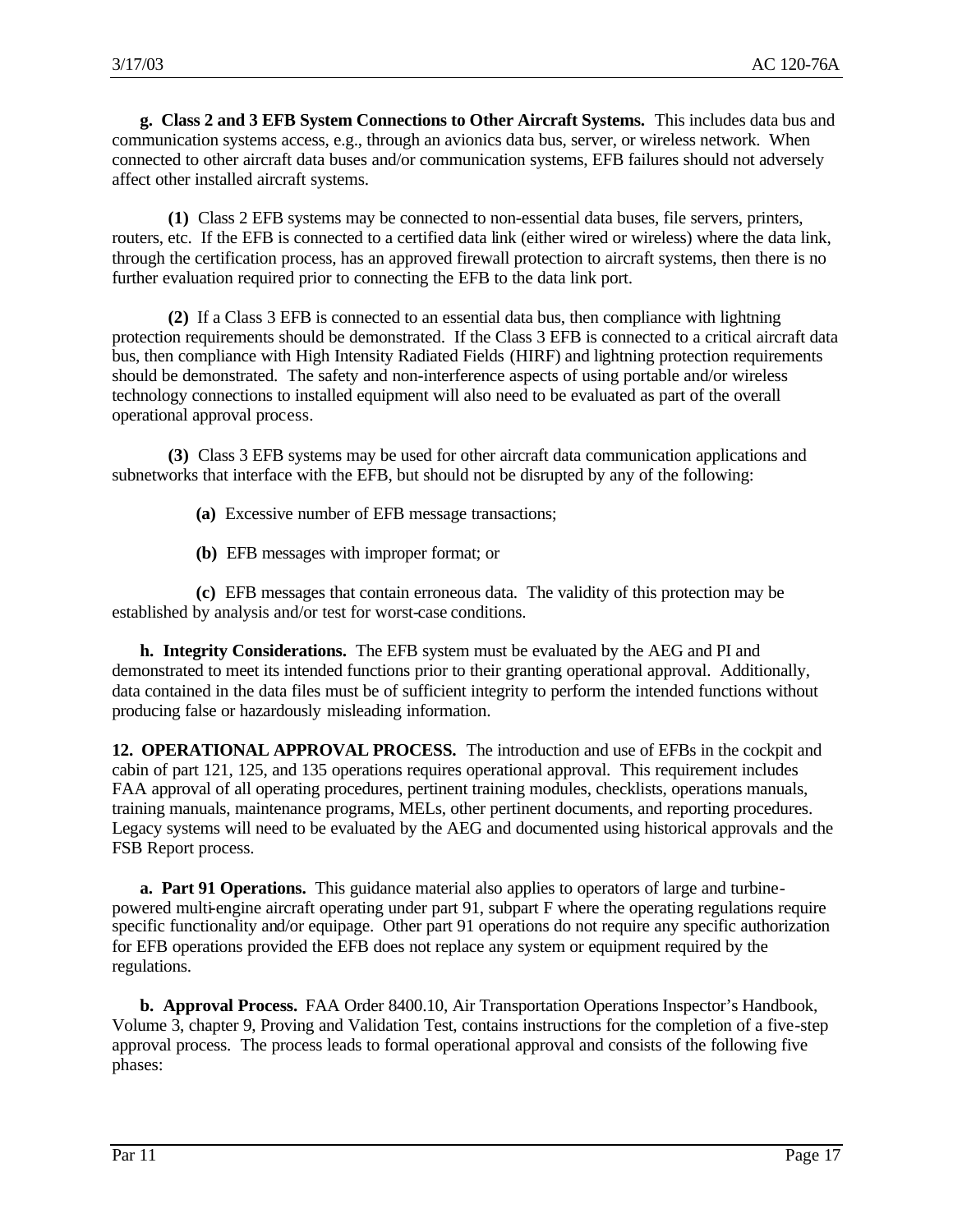**(1) Phase One.** Phase one of the approval process begins when an operator requests authorization from the FAA. The FAA and the operator must reach a common understanding of what the operator must do, what role the FAA will have, and what reports and documents must be prepared as part of the approval process.

**(2) Phase Two.**Phase two begins when the operator submits a plan to the FAA for formal evaluation. During this phase, the FAA must ensure that the plan is complete and in an acceptable format before it can conduct a thorough review and analysis. The operator coordinates the plan with the PI or other inspectors, as assigned. The PI or other assigned inspectors will facilitate coordination with the AEG and the Aircraft Certification Office (ACO), as necessary.

**(3) Phase Three.** Phase three begins when the FAA starts its in-depth review and analysis of the operator's plan for regulatory compliance, safe operating procedures, a logical sequence, and other areas (e.g., flightcrew and dispatcher qualifications, acceptable procedures, and schedules for accomplishment).

**(4) Phase Four.** Phase four is the major phase of the process and involves validation testing. In this phase, the operator conducts specific operations for the purpose of data collection or for FAA observation purposes. Phase four concludes when the operator provides sufficient proof to satisfy the FAA's requirement for meeting all the plan objectives or when the operator is unable to complete them satisfactorily.

**(5) Phase Five.** Phase five begins after the successful completion (or termination) of the validation phase. In this phase, the FAA grants approval for those elements in the plan that were successfully completed and documented in the FSB Report, or sends the operator a letter of disapproval for those elements that were not completed or were terminated. The PI grants approval for the operational use of the EFB through the issuance of OpSpec A025.

#### **c. Operational Procedures Development.**

**(1)** The intended function(s) of EFBs may vary, depending on the device used and the software applications hosted by the computer. It is extremely important that the applicant and/or operator specifically define the intended EFB functions in a clear and concise manner. Operational procedures developed to achieve a specific intended function or use should consider the applications listed in the attached appendices.

**(2)** Operators will be expected to:

**(a)** Have procedures that define how the flightcrew is expected to use each EFB function during ground operations and under all flight conditions;

- **(b)** Provide the procedures to flightcrews;
- **(c)** Provide procedures for normal, abnormal, and emergency use; and

**(d)** Review and determine whether to modify those existing policies and procedures affected by the introduction of EFBs into line operations.

**d. EFB Configuration Control.** The make and model of the approved EFB equipment must be approved through the FSB process and the following information listed in OpSpec A025:

**(1)** Operating system to include version control;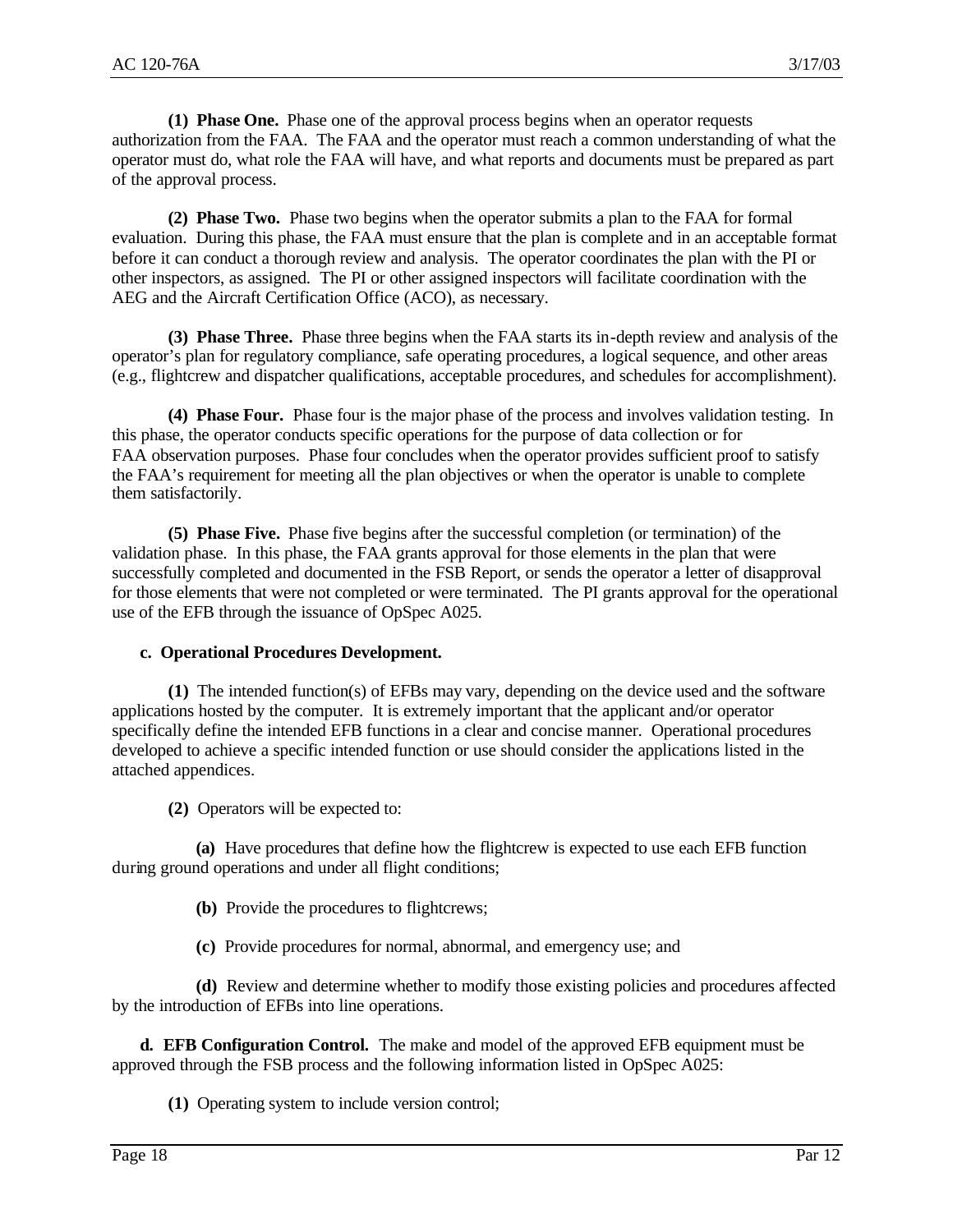- **(2)** Application program version control;
- **(3)** Approved source for the database updates; and

**(4)** Make and model of the EFB hardware, including a tracking process for major internal subcomponents whose replacement/upgrade may necessitate additional non-interference testing.

## **e. Database Update Process.**

**(1)** The certificate holder or operator needs to establish specific procedures to verify that revisions to the database contained in their EFB(s) are current, complete, and were authorized for release by the appropriate authority before distribution. Unauthorized modification or installation of any new database (e.g., approach plates, navigation charts) intended for operational use will not be permitted unless the new database has been demonstrated to comply with the original approval basis.

**(2)** Certificate holders and operators also need to establish revision control procedures so that flightcrews and others can ensure that the contents of the system are current and complete. These revision control procedures may be similar to the revision control procedures used for paper or other storage media. For data that is subject to a revision cycle control process, it should be readily evident to the user which revision cycle has been incorporated in the information obtained from the system.

# **f. Software Revision Process.**

**(1)** It is the responsibility of the applicant and/or the application software vendor to ensure that its operating system and Type A and B application programs meet the intended function. Unauthorized modification of any database or the loading of any new or additional software intended for operational use must not be permitted unless that software is demonstrated to comply with the original approval basis. The FSB Report will identify the formal approval for updates for Type B applications. For Type C applications, FAA-approved Service Bulletins or the minor change process defined in the current version of AC 21-40, Application Guide for Obtaining a Supplemental Type Certificate, will be used for EFB update approvals. In addition to the operator's responsibilities described in paragraph 12.c.(2) above, it is also the responsibility of the pilot-in-command (PIC) to verify that any EFB depiction of an en route, terminal area, approach, airport map, or sectional is current and up-to-date. One means for doing this is to ensure that each PIC becomes familiar with all available information concerning that flight, to include receipt of appropriate Notices to Airmen (NOTAM) prior to departure and prior to arrival.

**(2)** The operator should identify a means to demonstrate that adequate security measures are in place to prevent malicious introduction of unauthorized modifications to the EFB's operating system, its specific hosted applications, and any of the databases or data links used to enable its hosted applications. EFB systems need to be protected from possible contamination from external viruses.

## **g. Special Data Storage and Retrieval Considerations.**

**(1)** The EFB system needs to permit any authorized representative of the Administrator or the National Transportation Safety Board (NTSB) to retrieve, view, or print the information contained in any EFB system, upon reasonable request. If the FAA or NTSB requires a certificate holder or operator to provide information, the certificate holder or operator should provide the data in a format that the requesting agency can use.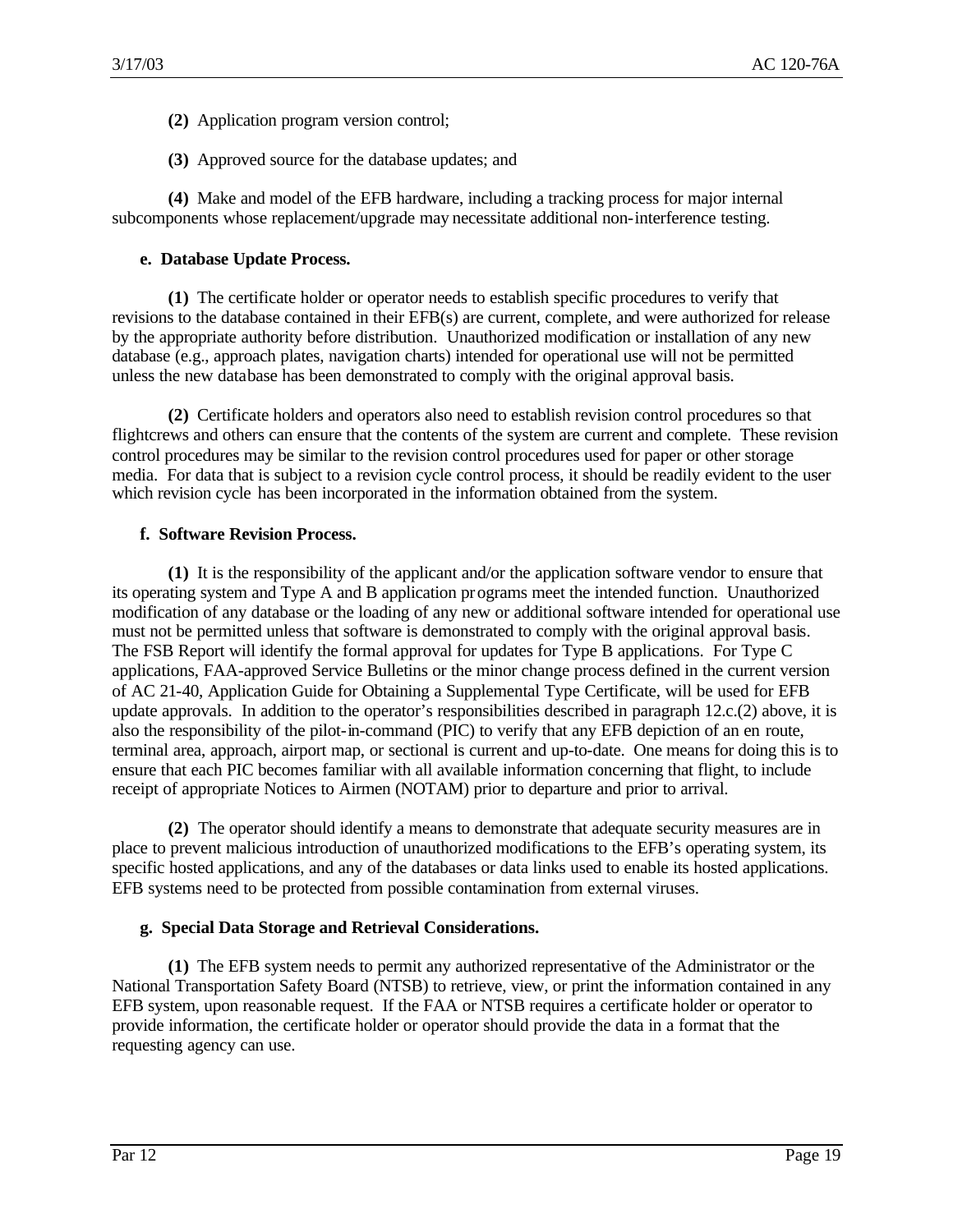**(2)** Certificate holders and operators should establish procedures to archive or retain old data. The length of time that the data is kept is dependent on the kind of information being archived. Some information, such as maintenance historical data, should be kept for the life of the aircraft. It may also be necessary to keep old versions of software and operating systems to properly retrieve archived data. Maintenance discrepancy logs need to be downloaded into a permanent record at least weekly.

**h. Training.** Training should reflect the level of the functionality and complexity as agreed upon by the operator, the FSB Report, and the PI. Training should address flightcrew and maintenance personnel requirements, as appropriate.

**(1)** Aviation Safety Inspectors may wish to reference applicable FAA/Industry Training Standards (FITS) to determine the best practices for training and use of the EFB in a manner pertinent to part 91 operations. The appropriate FITS program may be determined in consultation with the equipment manufacturer and/or AFS-800, General Aviation and Commercial Division, FAA Headquarters, Washington, DC.

**(2)** Certificated operators requesting to conduct operations using EFB cockpit applications should use the training guidance in FAA Order 8400.10, Volume 3, chapter 2, Training Programs and Airman Qualification. All part 121 and 135 operators will be required to develop a curriculum segment for the EFB system, which may consist of a ground training, simulation, and, if needed, a flight training segment. The EFB curriculum segment should include an outline of the training, appropriate courseware, and the instructional delivery method. The following elements should be included in each EFB training module:

**(a)** A description of what an EFB is, its capabilities, and the applications for which the operator will use the EFB system and its components and peripherals. This should include theory of operation and the training should ensure that flightcrews understand the dependencies associated with the sources and limitations of the information.

**(b)** A description of EFB controls, displays, symbology, and failure modes. EFB failure modes and flightcrew procedures should include a description of the EFB aircraft system (e.g., EFB signal processor, switches, and installed databases, such as an airport surface or en route moving map). If color is a significant EFB application feature, then training materials should include color illustrations.

**(c)** An AFMS or other documentation that provides conditions, limitations, and procedures for the use of the EFB system and its associated equipment. For instance, operators should train flightcrews on how to ensure that the latest airport charts and manuals are installed, and what to do if they find that the software and/or databases are out-of-date. Only EFB provisions (mounts, wiring, etc.) for Class 2 EFBs, or installation for Class 3 EFBs, require an AFMS, unless approved by TSO. Class 1 and 2 EFB systems and Type A and B EFB applications may require an alternative means of documentation that provides conditions, limitations, and procedures for use.

**(d)** Description of any special flight maneuvers, operations, and procedures that the operator is authorized to conduct when using an EFB.

- **(e)** Any special pilot/controller procedures when using EFB-based information.
- **(f)** Geographical areas authorized for specific EFB operations, if applicable.
- **(g)** Authorized methods to defer inoperative EFB equipment.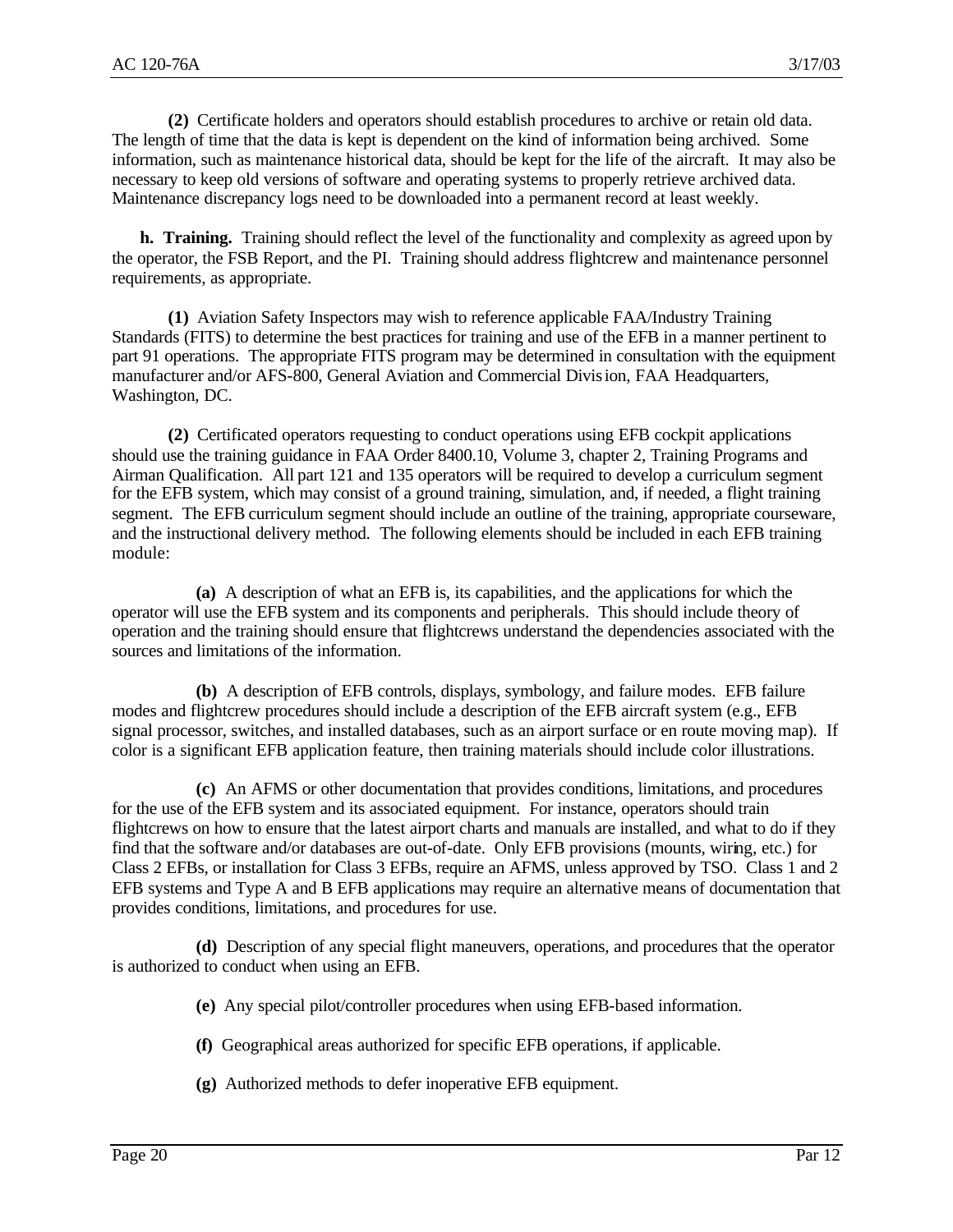**(3)** Operator training should also provide an opportunity for instruction, demonstration, and practice using the actual or simulated EFB equipment and displays. An EFB qualification curriculum segment (required for part 121 and 135 operators) should be based on functionality and complexity as agreed upon by the operator and PI, or as may be required by an FSB evaluation of the EFB. In addition, a particular airplane's FSB Report may contain EFB training guidance if the EFB was evaluated as part of the STC or certification design approval.

**(4)** Part 121 and 135 operators are required to conduct initial fleet training. PIs will issue a letter of initial approval authorizing an operator to instruct personnel under the EFB curriculum segment, pending an evaluation of training effectiveness. This also allows FAA inspectors who are responsible for certificate management to become familiar with the operator's EFB system and equipment. After the PI evaluates the operator's EFB curriculum segment and determines that it is satisfactory, the PI issues an approval to the operator. The approval authorizes the operator to continue training in accordance with the operator's approved training program.

# **i. Pilot Training Program.**

**(1) Part 121 and 135 Operators.** Except when under the supervision of an appropriately trained check airman, the flightcrew may need to complete an approved training program before being authorized to use the EFB equipment. However, flight crewmembers should have satisfactorily completed the ground school portion of the EFB training program if required. Training as outlined in this AC is only applicable to those flight crewmembers who actually operate the equipment. Training is not required of crewmembers who are not authorized to use the equipment, even though it may be installed in the aircraft, unless it is operated under the supervision of a check airman. For air carrier operations, initial qualification with the EFB may require that the flight crewmembers demonstrate satisfactory proficiency with the EFB to an FAA inspector or check airman; this may be completed during a line check.

**(2) Part 125 Operators.** Although no training program requirements exist for part 125 operators, the flight crewmembers should have satisfactorily completed the ground school portion of the EFB training program before performing under the supervision of a check airman (part 125) or evaluation by an authorized instructor. The PI may authorize an individual (e.g., the company chief pilot, company check airman, or training course provider) to complete this evaluation. The flightcrew must have a satisfactory evaluation of their performance in the use of the EFB in flight before using the equipment in normal operations.

**(3) Part 91 Operators.** The primary source of operational and training guidance will be provided through the FITS, which can be obtained through the equipment manufacturer or AFS-800 at Washington Headquarters. The appropriate FITS program may be used to determine the appropriate best practices for familiarization and use of the equipment.

## **j. Simulator and Flight Evaluations.**

**(1) Simulator Evaluations.** Simulators and other approved training devices (such as procedures trainers) may be used as a tool to evaluate the overall quality of the training given and/or evaluate EFB system performance before granting operational approval. The level of simulation fidelity required depends upon the type of use/credit being sought. Some of the EFB characteristics and flightdeck integration issues that should be evaluated via simulation include:

- The flightcrew's use of displays
- EFB control use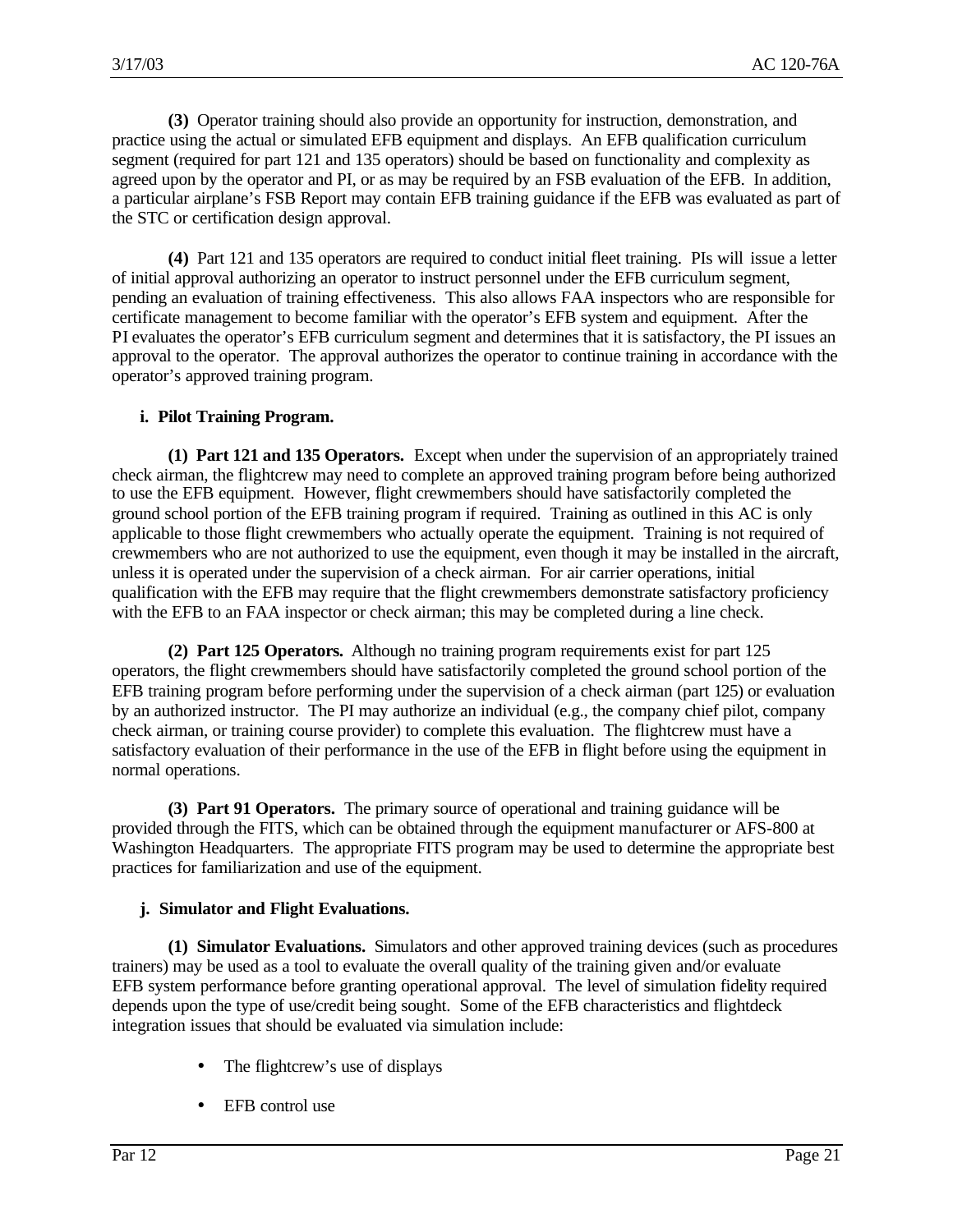- Alert reactions
- Auto-ranging configuration
- Self-tests
- Flightcrew procedures
- Failure mode analysis

## **(2) Flight Evaluations.**

**(a)** The number of flight evaluations required to validate a particular EFB system before operational approval, including its hosted applications, should be based on:

- The type of aircraft
- Aircraft system architecture
- Flightcrew workload considerations
- Credit given for previously certified installations
- Past simulator and ground testing

**(b)** The actual requirement for a flight test needs to be evaluated for each request. The PI will determine if such a demonstration may be accomplished using an approved training device or if an actual flight evaluation is required. For example, first-time model installations and first-time hosted applications will generally require a flight test. Follow-on EFB systems that introduce changes in the EFB system, including software upgrades, may require flight testing if they cannot be adequately evaluated on the ground or in simulations.

**k. Need for Approved Manuals.** An FAA-approved AFMS must be carried in the aircraft at all times when the EFB equipment is installed in accordance with an STC or amended type certificate (TC). Notwithstanding, § 121.141 permits a certificate holder to carry a manual that meets the requirements of § 121.133 onboard a transport category airplane in lieu of the Airplane Flight Manual (AFM), provided that the manual contains all AFM/AFMS limitations and identifies them as AFM/AFMS requirements.

## **l. Instructions for Continued Airworthiness (ICAW).**

**(1)** On-going maintenance and support of EFB equipment needs to be considered. Although a source independent of the certificate holder or operator may provide maintenance and support for the system, the certificate holder or operator is responsible for compliance with all regulatory requirements.

**(2)** The maintenance or inspection program should identify inspection items, establish time-in-service intervals for maintenance and inspections, and provide the details of the proposed methods and procedures. The maintenance or inspection program should also include ICAWs for the STC or certification design approval.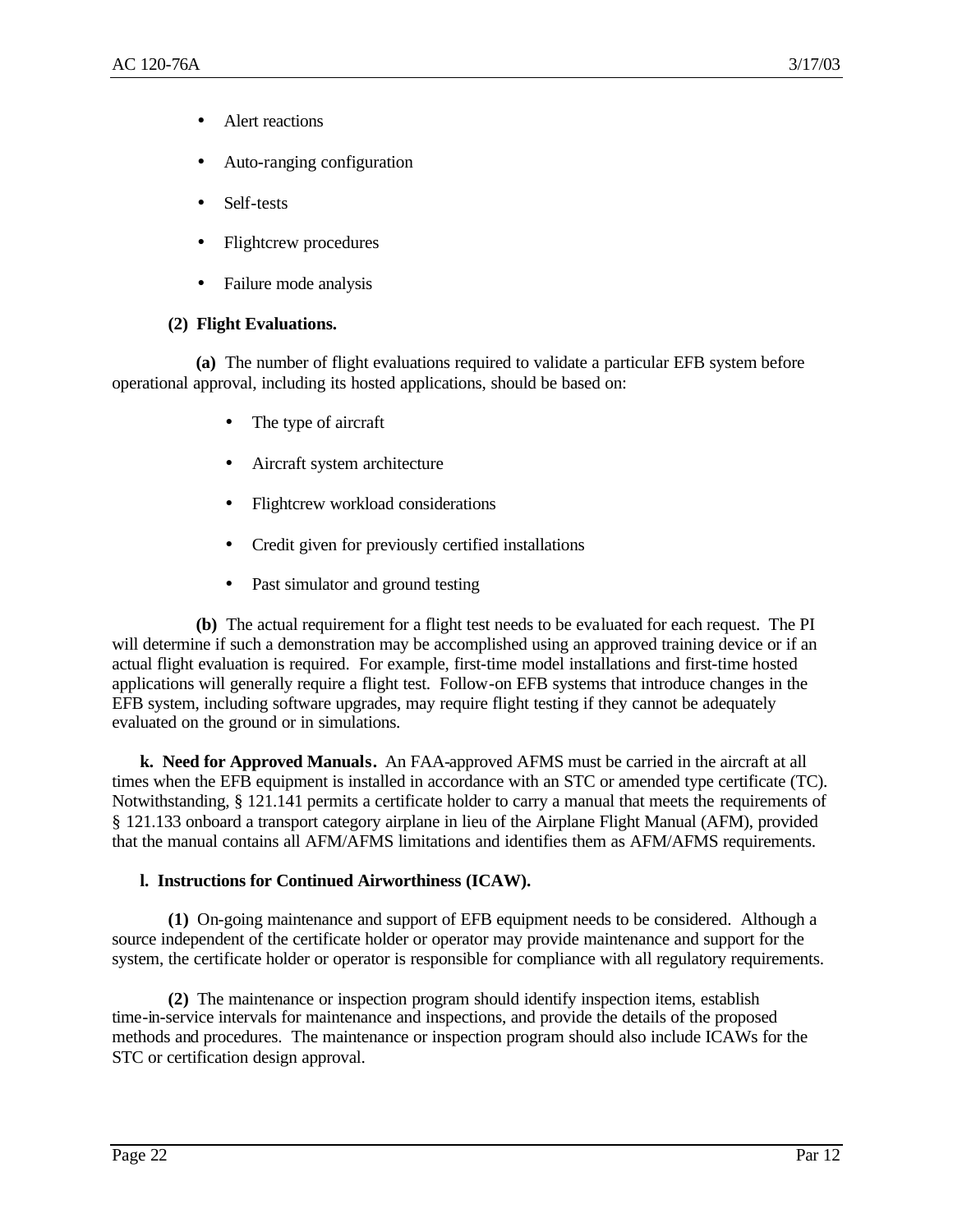**(3)** It is important for operators to coordinate early in the process with their PI on airworthinessrelated considerations to determine the appropriate authorizations necessary for each EFB application.

**m. MELs.** Operators may update their MELs to reflect the installation of this equipment. Changes made to the operator's MEL must be made in accordance with the approved Master Minimum Equipment List (MMEL).

**n. EFB Substitution/Use in More Than One Aircraft.** EFBs may be substituted for other EFBs for use in other aircraft, provided that the EFB is approved and compatible for use in these other aircraft. Specific procedures need to be designed to ensure that an EFB system is fully compatible with other aircraft and their systems prior to placement into service. Procedures must also be developed to ensure that any data captured (in EFB memory) that is specific to one aircraft is duly archived for that aircraft if the EFB system is moved to another aircraft. For Class 3 replacement EFB systems, it will be necessary to ensure that the replacement systems are FAA-approved.

**o. User Feedback.** Part 121 and 135 operators should implement a formal process for gathering feedback. Such a process is recommended for use during design, installation, modifications, or improvements to procedures and/or training.

## **p. Operational Approval Authorization.**

**(1)** The use of EFBs requires appropriate operational approval which will include a 6-month operational test evaluation where the EFB system(s) with all appropriate backup products will be available to the crew. A plan should be submitted with justification for reduction in the 6-month operational evaluation period to AFS-200 for approval. It is not intended that both the backup products and the EFB be used simultaneously during the evaluation period, only that the backup products be available. The operator will be required to issue a final report to the PI/AEG detailing the training effectiveness, operational effectiveness, and reliability of the EFB systems. For part 121, 125, and 135 operators, final authorization takes the form of OpSpec A025 approval. FAA Order 8400.10, Volume 3, chapter 1, section 3, part A, Operations Specifications (121/135), and FAA Order 8700.1, Operations Inspector's Handbook, Volume 2, chapters 73 and 76, contain general policy guidance and requirements for issuing or amending OpSpecs paragraphs for part 125 operators proposing to install and conduct operations using EFB systems and associated displays.

**(2)** The issuance of OpSpecs gives operational authorization for an air carrier or commercial operator who intends to use EFBs for flight operations. Other OpSpecs may need to be issued or amended, as appropriate.

**q. Operator Job Aid.** In addition to close coordination with the local FSDO, Certificate Management Office (CMO), and Certificate Management Unit (CMU), the following job aid is provided for use by the operator when seeking EFB authorization or approval. To obtain authorization and approval for EFB use, the following steps (in chronological order) are suggested:

- **(1)** Make application in a form and manner acceptable to the FAA.
- **(2)** Demonstrate a process of ensuring initial and continuing reliability for each specific unit.

**(3)** Demonstrate that the radio magnetic interference/electromagnetic interference tests have been performed satisfactorily.

**(4)** Demonstrate that the units can be properly stored or mounted in the aircraft.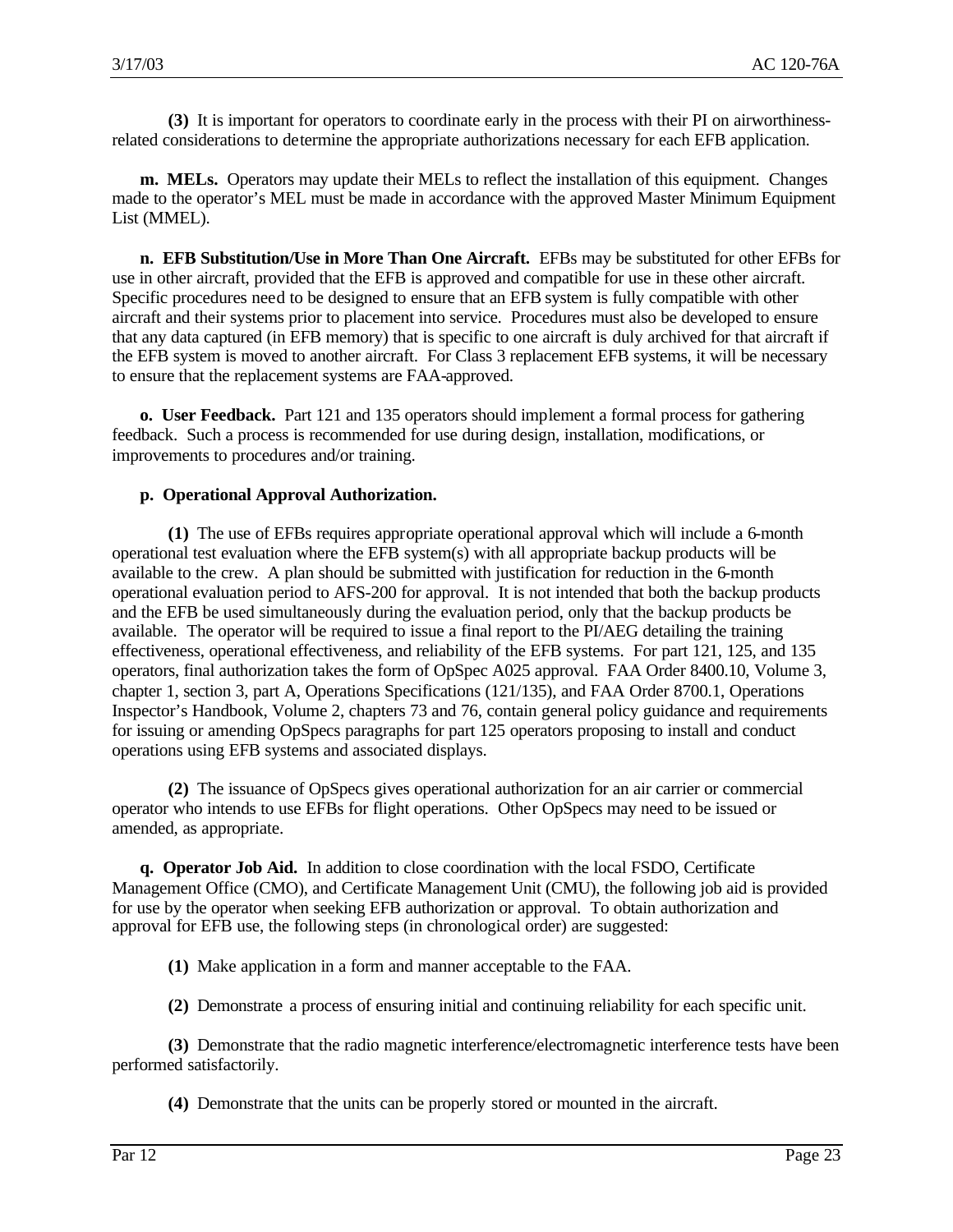**(5)** Demonstrate that any electronic receptacles used for connection of the EFB to an aircraft system have been installed using FAA-approved procedures.

**(6)** Develop a policy and procedures manual that may include, but is not limited to, the following:

- For single-pilot and multi-crew flown aircraft, appropriate procedures for EFB use during all phases of flight
- Procedures to follow when one unit fails (where multiple units are carried onboard the aircraft)
- Procedures to follow when all units fail (the procedures should specifically identify what alternate means to use to obtain data)
- A revision process procedure/method that ensures appropriate database accuracy and currency
- Courseware to be used while conducting training
- Procedures that document the knowledge of the user (e.g., training received, evaluation forms, or test results, etc.)
- A list of the data loaded and maintained in each unit
- ICAWs in accordance with the manufacturer's recommendations (also include these instructions in the inspection/maintenance program)

**(7)** For air carrier operators, the authorization must be granted via issuance of OpSpec A025. The OpSpec paragraph must reference the company documents, records, or manuals presented with the operator's application.

/s/ Nicholas A. Sabatini Associate Administrator for Regulation and Certification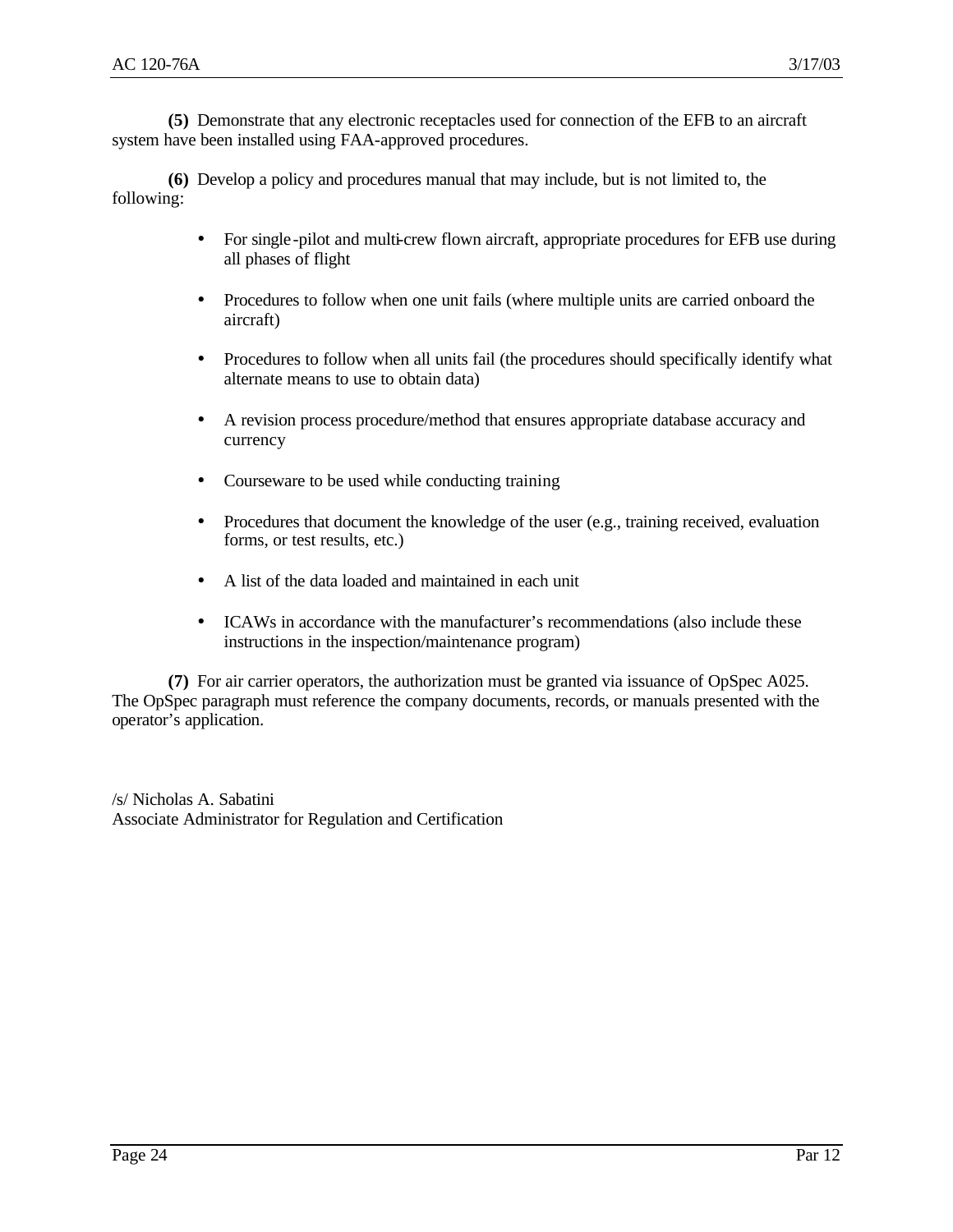# **APPENDIX A.**

# **EXAMPLES OF "TYPE A" ELECTRONIC FLIGHT BAG (EFB) APPLICATIONS REQUIRING PRINCIPAL INSPECTOR (PI) APPROVAL**

- Flight Operations Manuals (FOM)
- Company Standard Operating Procedures (SOP)
- Airport diversion policy guidance, including a list of Special Designated Airports and/or approved airports with emergency medical service (EMS) support facilities
- Operations Specifications (OpSpecs)
- Cockpit observer briefing cards
- Airplane Flight Manuals (AFM) and Airplane Flight Manual Supplements (AFMS)
- For smaller aircraft, Pilot Operating Handbooks (POH), including POH section IX supplements
- Aircraft performance data (fixed, non-interactive material for planning purposes)
- Airport performance restrictions manual (such as a reference for takeoff and landing performance calculations)
- Other aircraft performance data, including specialized performance data for use in conjunction with advanced wake vortex modeling techniques, land-and-hold-short operations (LAHSO) predictions, etc. (fixed, non-interactive material for planning purposes)
- Maintenance manuals
- Aircraft maintenance reporting manuals
- Aircraft flight log and servicing records
- Autopilot approach and autoland records
- Flight Management System/Flight Management and Guidance System problem report forms
- Aircraft parts manuals
- Service bulletins/published Airworthiness Directives, etc.
- Air Transport Association (ATA) 100 format maintenance discrepancy write-up codes
- Required VHF Omnidirectional Range (VOR) check records
- Minimum Equipment Lists (MEL)
- Configuration Deviation Lists (CDL)
- Federal, state, and airport-specific rules and regulations
- Airport/Facility Directory (A/FD) data (e.g., fuel availability, LAHSO distances for specific runway combinations, etc.)
- Noise abatement procedures for arriving and departing aircraft
- Published (graphical) pilot Notices to Airmen (NOTAM)
- International Operations Manuals, including regional supplementary information and International Civil Aviation Organization (ICAO) differences
- Aeronautical Information Publications (AIP)
- Aeronautical Information Manual (AIM)
- Oceanic navigation progress logs
- Pilot flight and duty-time logs
- Flightcrew required rest logs
- Flightcrew qualification logs (such as aircraft qualifications, Class II flightcrew qualifications, Category (CAT) III qualifications, high minimums logs, night currency logs, pilot-in-command (PIC) qualifications for special areas, routes and airports for part 121 certificate holders, and special airports qualifications)
- Captain's report (i.e., captain's incident reporting form)
- Flightcrew survey forms (various)
- Flight Attendant Manuals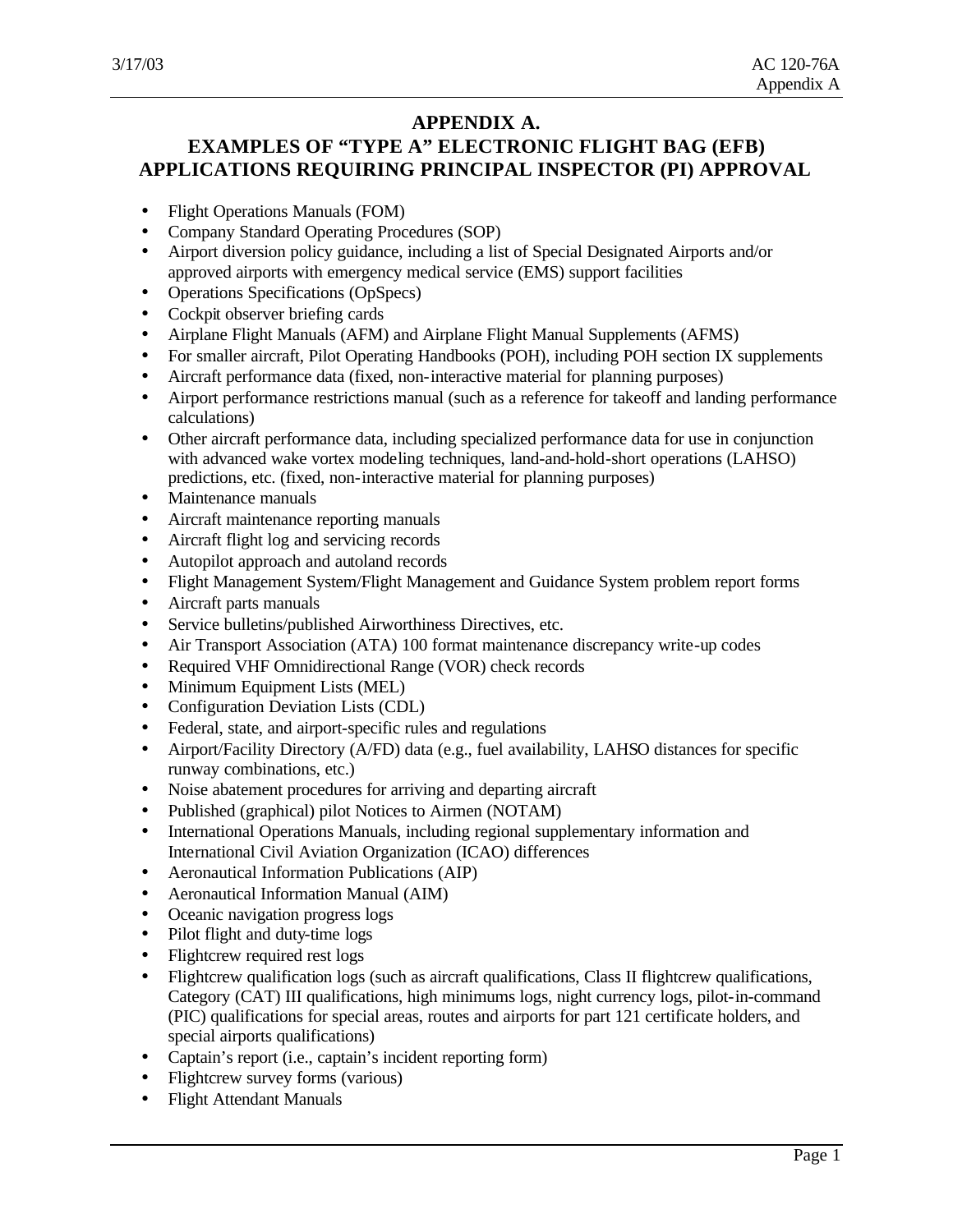- EMS reference library (for use during medical emergencies)
- Trip scheduling and bid lists
- Aircraft's captain's logs
- Aircraft's CAT II/CAT III landing records
- Antiterrorism profile data
- Hazardous Materials (HAZMAT)/oxidizer look-up tables
- Emergency Response Guidance for Aircraft Incidents Involving Dangerous Goods (ICAO Doc 9481-AN/928)
- Customs declaration and United States Department of Agriculture (USDA) agriculture inspection/clearance form
- Special reporting forms, such as near mid-air collision (NMAC) reports, National Aeronautics and Space Administration's (NASA) Aviation Safety Reporting System (ASRS), bird and wildlife encounters, owner-initiated Service Difficulty Reports (SDR), etc.
- Incidents of interference to aircraft electronic equipment from devices carried aboard aircraft
- Current fuel prices at various airports
- Realistic training module s, including "PC at home" training applications, "off-duty" training materials review, and pre-flight "mission" rehearsals
- Check airman and flight instructor records
- Aircraft operating and information manuals (performance information, weight and balance, systems, limitations, etc.)
- Flight operations manuals including emergency procedures
- Airline policies and procedures manuals
- Aircraft Maintenance Manuals
- Title 14 of the Code of Federal Regulations (14 CFR)
- Look-up and completion of various reporting forms, e.g., company-specific forms, NASA's ASRS reports, NMAC reports, wildlife strike and hazard reports, etc.
- Maintenance personnel sign-off of discrepancy form. (Maintenance discrepancy logs need to be downloaded into a permanent record at least weekly.)
- Flightcrew qualifications recordkeeping, including aircraft qualifications, CAT II/III, high minimums, landing currency, flight and duty time, etc.
- PIC currency requirements
- The Flight Attendant Manual
- Passenger information requests—some are directed to the gate or to the agent meeting the flight (e.g., special meal requests, wheel chair requirements, unaccompanied minors, gate information for connecting flights, flights being held for connecting passengers, etc.)
- Cabin maintenance write-ups. (Maintenance discrepancy logs need to be downloaded into a permanent record at least weekly.)
- Approved electronic signature using public/private key technology (PKI)

#### **Note: Other proposed applications should be submitted to the Aircraft Evaluation Group (AEG) for review.**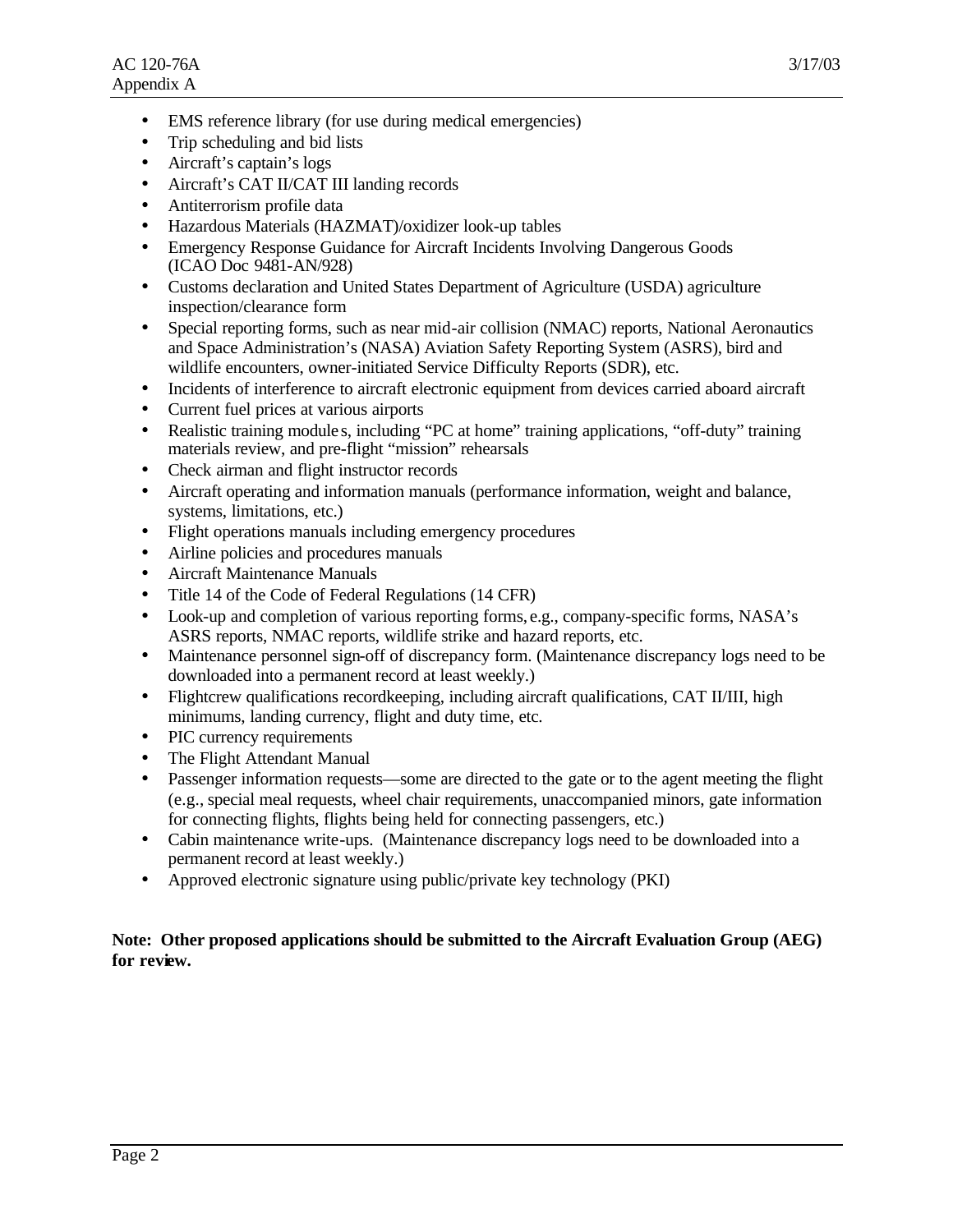# **APPENDIX B.**

# **EXAMPLES OF "TYPE B" ELECTRONIC FLIGHT BAG (EFB) APPLICATIONS REQUIRING AIRCRAFT EVALUATION GROUP (AEG) EVALUATION IN ADDITION TO PRINCIPAL INSPECTOR (PI) APPROVAL**

- Takeoff, en route, approach and landing, missed approach, go-around, etc., performance calculations. Data derived from algorithmic data or performance calculations based on software algorithms.
- Power settings for reduced thrust settings
- Runway limiting performance calculations
- Cost index modeling
- Master flight plan/updating
- Interactive Plotting for Class II navigation
- Mission rehearsals
- Weight and balance calculations
- Maintenance discrepancy sign-off logs. (Maintenance discrepancy logs need to be downloaded into a permanent record at least weekly.)
- Cabin maintenance discrepancy reporting forms/location codes. (Maintenance discrepancy logs need to be downloaded into a permanent record at least weekly.)
- Non-interactive electronic approach charts in a pre-composed format from accepted sources
- Panning, zooming, scrolling, and rotation for approach charts.
- Pre-composed or dynamic interactive electronic aeronautical charts (e.g., en route, area, approach, and airport surface maps) including, but not limited to, centering and page turning but without display of aircraft/own-ship position.
- Electronic checklists, including normal, abnormal, and emergency. See the current version of Advisory Circular (AC) 120-64, Operational Use & Modification of Electronic Checklists, for additional guidance. EFB electronic checklists cannot be interactive with other aircraft systems.
- Applications that make use of the Internet and/or other aircraft operational communications (AOC) or company maintenance-specific data links to collect, process, and then disseminate data for uses such as spare parts and budget management, spares/inventory control, unscheduled maintenance scheduling, etc. (Maintenance discrepancy logs need to be downloaded into a permanent record at least weekly.)
- Weather and aeronautical data
- Cabin-mounted video and aircraft exterior surveillance camera displays

## **Note: Other proposed applications should be submitted to the AEG for review**.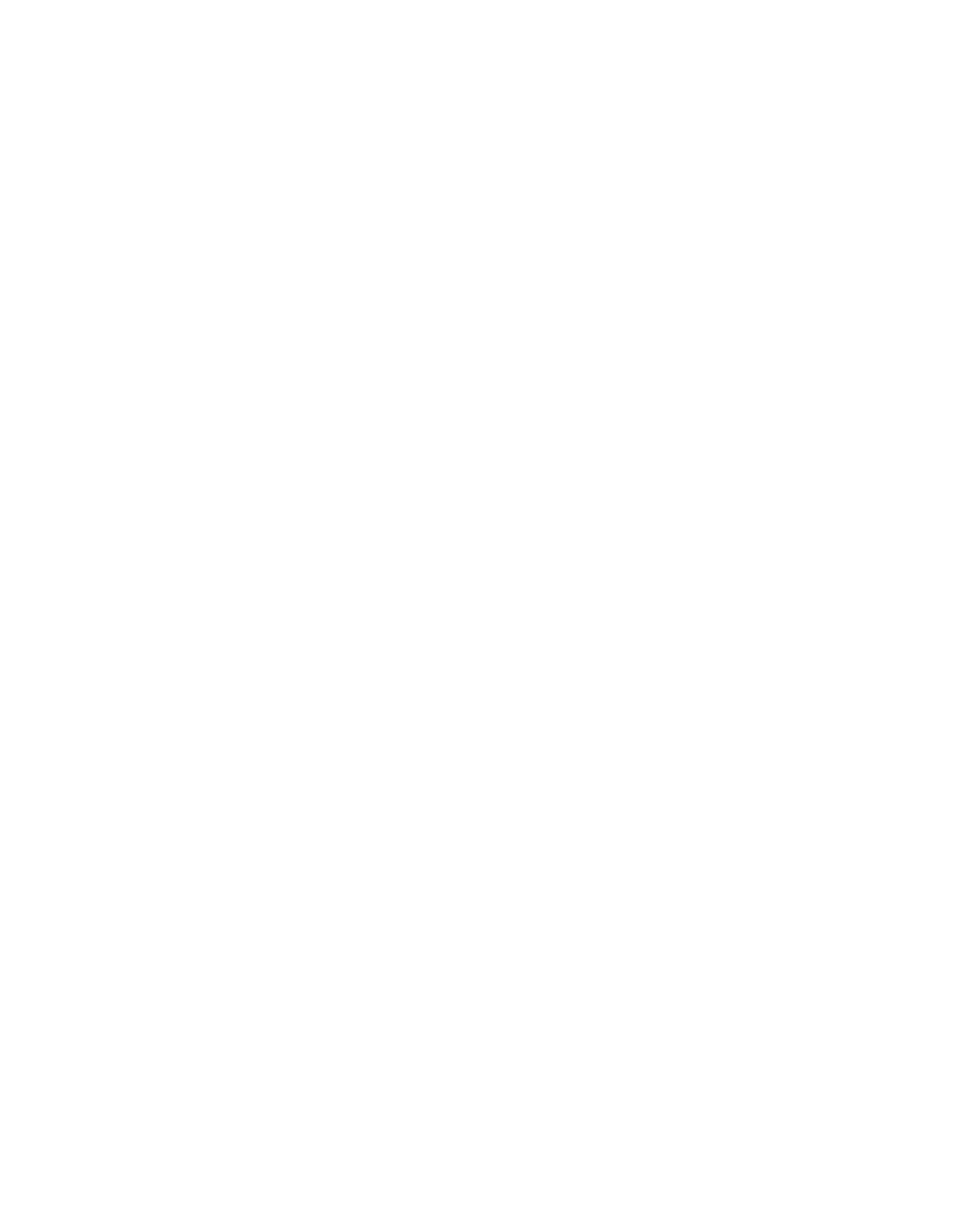# **APPENDIX C. TITLE 14 CFR REFERENCES AND RELATED READING MATERIALS**

## **1. TITLE 14 OF THE CODE OF FEDERAL REGULATIONS (14 CFR).**

**a. Airworthiness Regulations.** These acceptable means of compliance refer to the applicable sections of 14 CFR parts 21, 23, 25, 27, and 29.

**(1)** Title 14 CFR § 21.303, subpart O;

**(2)** Title 14 CFR §§ 23.771, 23.773, 23.777, 23.1301, 23.1303, 23.1309, 23.1311, 23.1321, 23.1322, 23.1331, 23.1351, 23.1353, 23.1357, 23.1359, 23.1361, 23.1365, 23.1367, 23.1381, 23.1431, 23.1501, 23.1523, 23.1529, 23.1541, 23.1543, 23.1559, 23.1581, 23.1583, 23.1585;

**(3)** Title 14 CFR §§ 25.303, 25.305, 25.562, 25.625, 25.771, 25.773, 25.777, 25.789, 25.863, 25.1301, 25.1303, 25.1309, 25.1321, 25.1322, 25.1331, 25.1351, 25.1353, 25.1357, 25.1431, 25.1523, 25.1529, 25.1543, 25.1581, 25.1583, 25.1585, 25.1587;

**(4)** Title 14 CFR §§ 27.303, 27.305, 27.562, 27.625, 27.771, 27.773, 27.777, 27.863, 27.1301, 27.1303, 27.1309, 27.1321, 27.1322, 27.1351, 27.1353, 27.1357, 27.1523, 27.1529, 27.1543, 27.1581, 27.1583, 27.1585, 27.1587; and

**(5)** Title 14 CFR §§ 29.303, 29.305, 29.562, 29.625, 29.771, 29.773, 29.777, 29.863, 29.1301, 29.1303, 29.1309, 29.1321, 29.1322, 29.1331, 29.1351, 29.1353, 29.1357, 29.1431, 29.1523, 29.1529, 29.1543, 29.1581, 29.1583, 29.1585, 29.1587.

**b. Operating Regulations.** These acceptable means of compliance refer to the applicable sections of parts 91, 121, 125, and 135.

**(1)** Title 14 CFR §§ 91.9, 91.21, 91.103, 91.503, 91.605, 91.611;

**(2)** Title 14 CFR §§ 121.117, 121.133, 121.135, 121.137, 121.139, 121.141, 121.306, 121.549, 121.565, 121.571, 121.681, 121.683, 121.687, 121.689, 121.693, 121.695, 121.701, 121.709;

**(3)** Title 14 CFR §§ 125.23, 125.71, 125.73, 125.75, 125.204, 125.215, 125.323, 125.327, 125.383, 125. 403, 125.405, 125.407, 125.411; and

**(4)** Title 14 CFR §§ 135.21, 135.23, 135.63, 135.81, 135.83, 135.144, 135.179, 135.293.

**2. FEDERAL AVIATION ADMINISTRATION (FAA) ADVISORY CIRCULARS (AC), ORDERS, POLICY STATEMENTS, AND TECHNICAL STANDARD ORDERS (TSO).** ACs, Orders, Policy Statements, and TSOs may be obtained from the U.S. Department of Transportation, Subsequent Distribution Center, SVC-121.23, Ardmore East Business Center, 3341 Q 75<sup>th</sup> Avenue, Landover, Maryland, 20785.

#### **a. ACs (current version).**

- AC 00-62, Internet Communications of Aviation Weather and NOTAMS
- AC 20-110, Index of Aviation Technical Standard Orders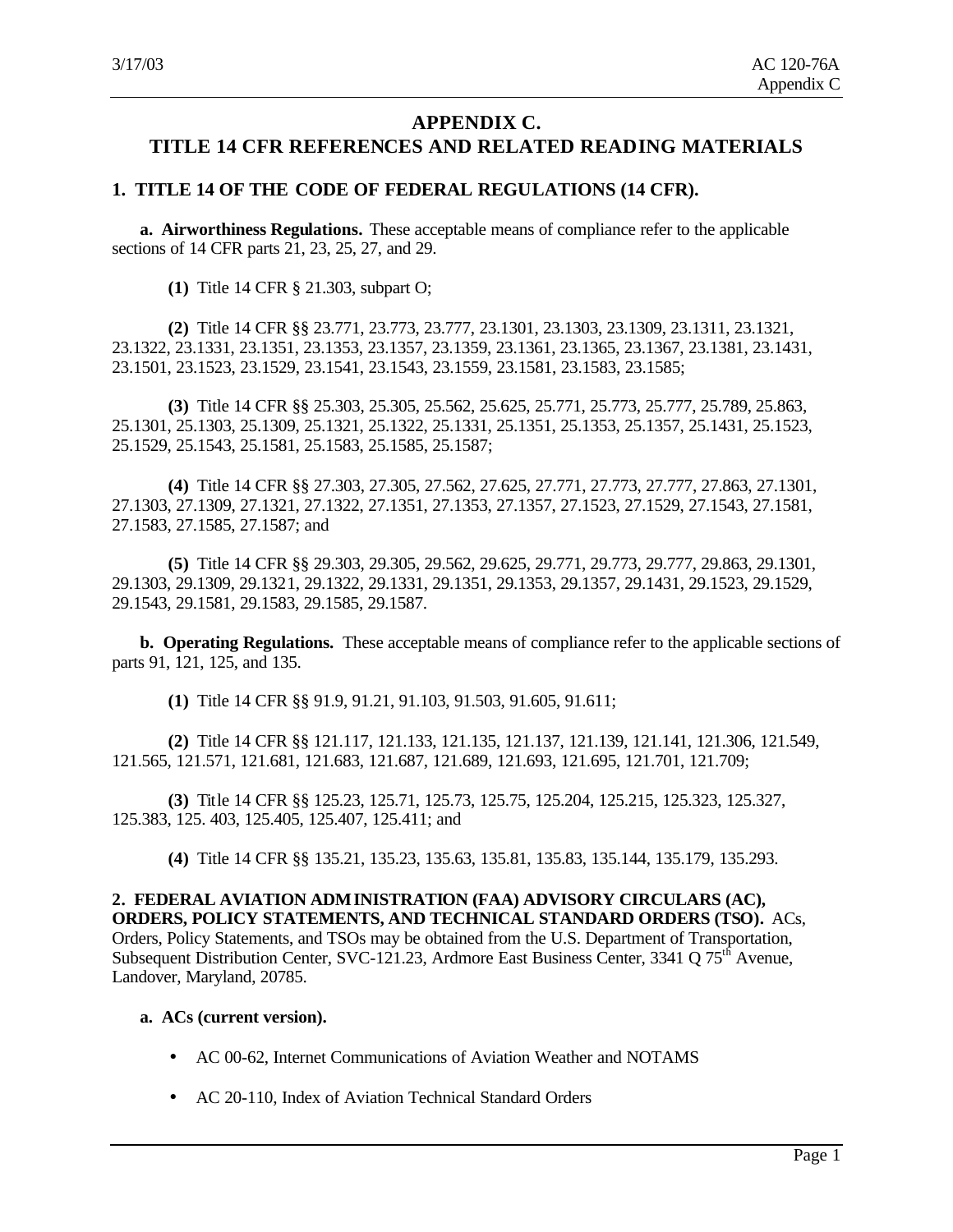- AC 20-115, Radio Technical Commission for Aeronautics, Inc., Document RTCA/DO-178B
- AC 20-140, Guidelines for Design Approval of Aircraft Data Communications Systems
- AC 21-33, Quality Assurance of Software Used in Aircraft or Related Products
- AC 21-35, Computer Generated/Stored Records
- AC 21-40, Application Guide for Obtaining a Supplemental Type Certificate
- AC 23.1309-1, Equipment, Systems, and Installations in Part 23 Airplanes
- AC 23.1311-1, Installation of Electronic Displays in Part 23 Airplanes
- AC 25-10, Guidance for Installation of Miscellaneous, Nonrequired Electrical Equipment
- AC 25-11, Transport Category Airplane Electronic Display Systems
- AC 25-16, Electrical Fault and Fire Prevention and Protection
- AC 25.1309-1, System Design and Analysis
- AC 25.1523-1, Minimum Flightcrew
- AC 25.1581-1, Airplane Flight Manual
- AC 27-1, Certification of Normal Category Rotorcraft
- AC 29-2, Certification of Transport Category Rotorcraft
- AC 91.21-1, Use of Portable Electronic Devices Aboard Aircraft
- AC 120-64, Operational Use & Modification of Electronic Checklists
- AC 120-71, Standard Operating Procedures for Flight Deck Crewmembers

#### **b. FAA Orders, Policy Statements, and TSOs (current version).**

- Order 8110.4, Type Certification
- Order 8150.1, Technical Standard Order Program
- Order 8260.3, United States Standard for Terminal Instrument Procedures (TERPS)
- Order 8300.10, Airworthiness Inspector's Handbook
- Order 8400.10, Air Transportation Operations Inspector's Handbook
- Order 8700.1, General Aviation Operations Inspector's Handbook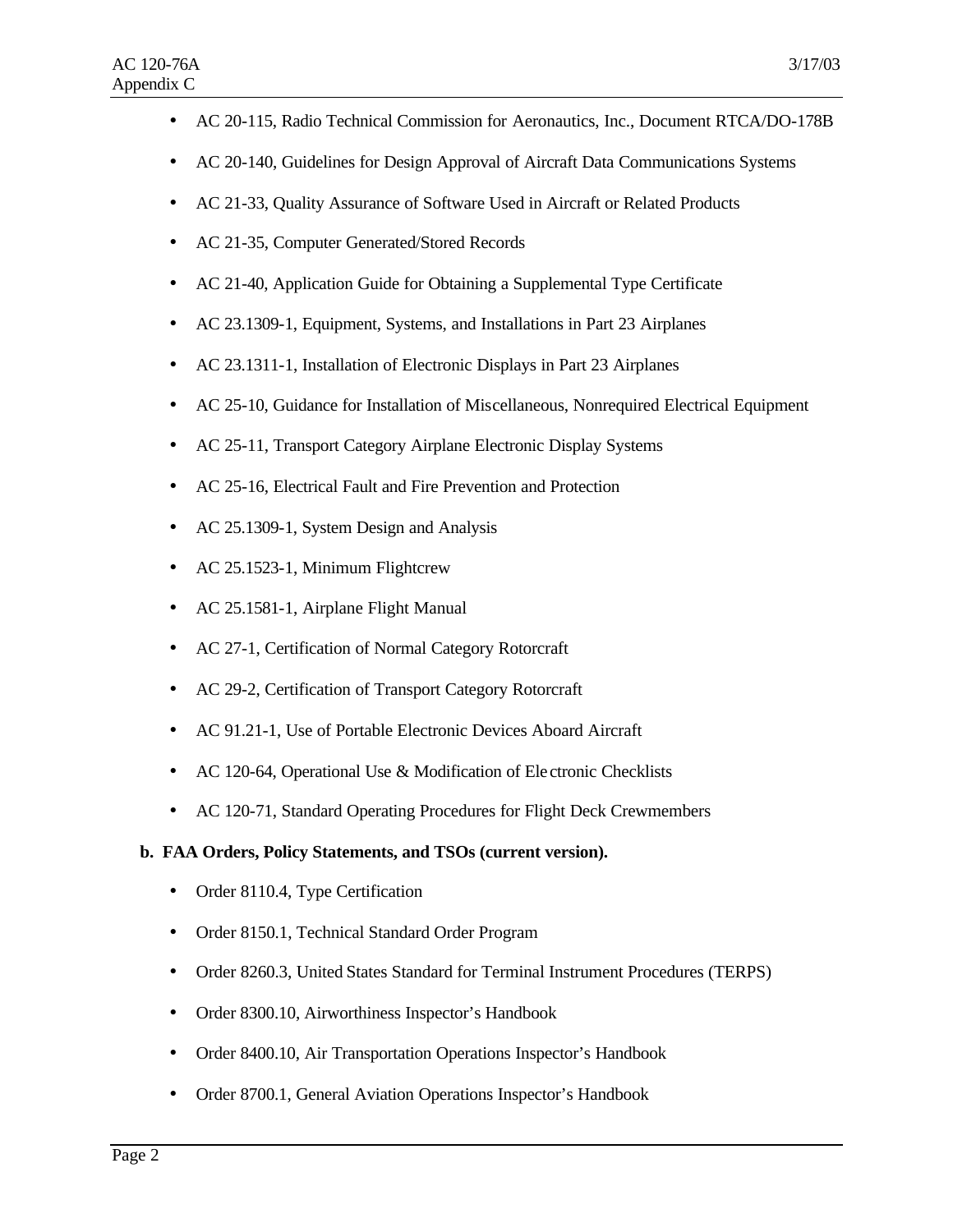- Policy Statement No. ANM-99-2, Guidance for Reviewing Certification Plans to Address Human Factors for Certification of Transport Airplane Flight Decks
- Policy Statement No. ANM-01-03, Factors to Consider When Reviewing an Applicant's Proposed Human Factors Methods for Compliance for Flight Deck Certification
- TSO-C113, Airborne Multipurpose Electronic Displays
- TSO-C153, Integrated Modular Avionics Hardware Elements

#### **c. Other Documents.**

- "Human Factors Considerations in the Design and Evaluation of Electronic Flight Bags (EFBs), Version 1: Basic Functions," Chandra, Divya C., and Mangold, Susan J., DOT-VNTSC-FAA-00-22, September 28, 2000. The current version is available on the internet at: http://www.volpe.dot.gov/opsad/efb/
- "FAA and Industry Guide to Product Certification," January 25, 1999. Available on the internet at: http://av-info.faa.gov/dst/CPIGUIDE.pdf
- "Human Factors for Flight Deck Certification Personnel," Technical Report DOT/FAA/RD-93/5, July 1993. Copies may be ordered from the National Technical Information Service website at: http://www.ntis.gov/index.asp

#### **d. Industry Documents (current version).**

**(1)** Technical Standards Documents. These documents are available from RTCA, 1828 L Street, NW, Suite 805, Washington, D.C., 20036.

- RTCA/DO-160, Environmental Conditions and Test Procedures for Airborne Equipment
- RTCA/DO-178, Software Considerations in Airborne Systems and Equipment **Certification**
- RTCA/DO-199, Potential Interference to Aircraft Electronic Equipment From Devices Carried Aboard
- RTCA/DO-200, Standards for Processing Aeronautical Data
- RTCA/DO-201A, Standards for Aeronautical Information
- RTCA/DO-208, Minimum Operational Performance Standards for Airborne Supplemental Navigation Equipment Using Global Positioning System (GPS)
- RTCA/DO-233, Portable Electronic Devices Carried on Board Aircraft
- RTCA/DO-242A, Minimum Aviation System Performance Standards for Automatic Dependent Surveillance-Broadcast (ADS-B)